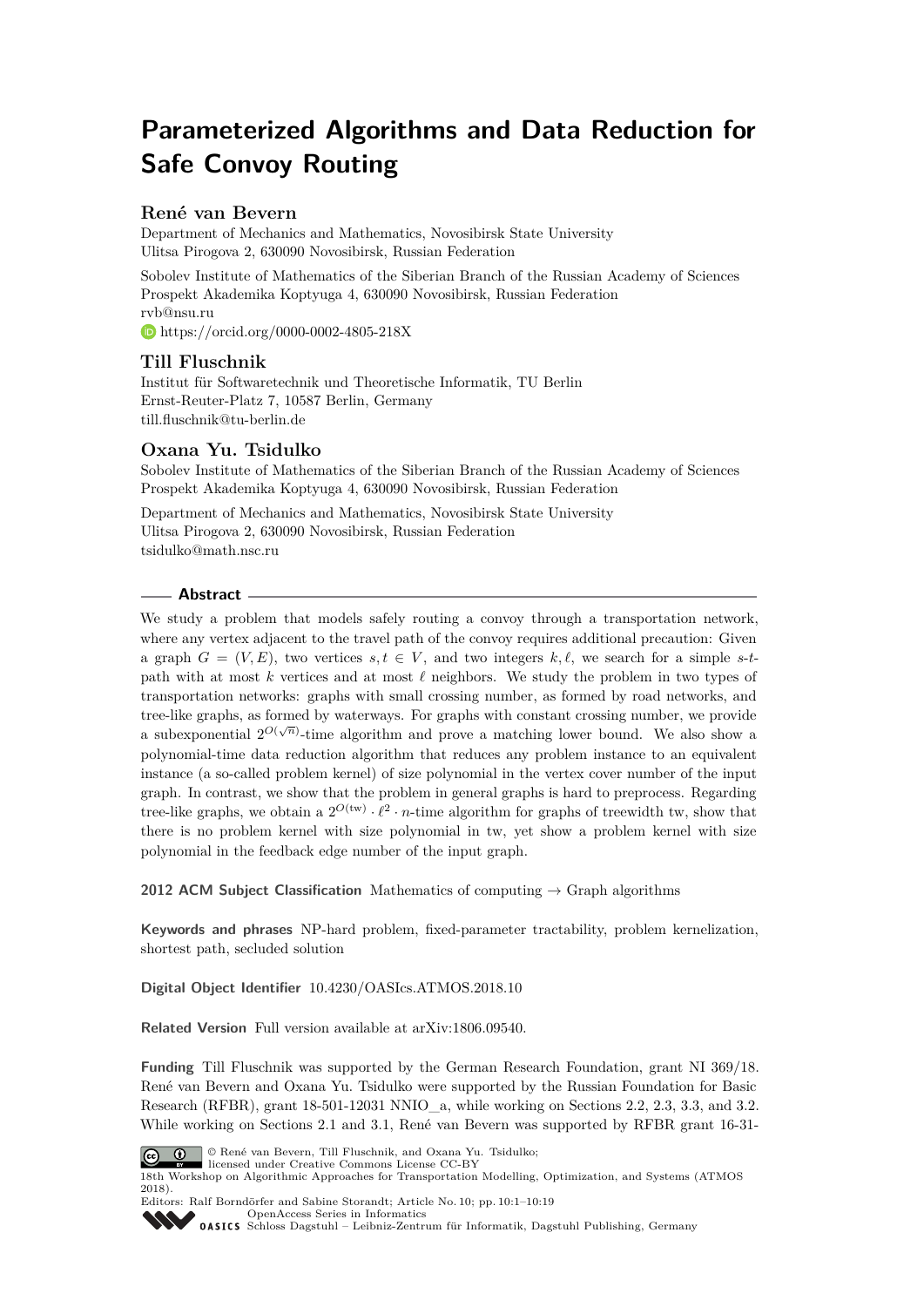## **10:2 Parameterized Algorithms and Data Reduction for Safe Convoy Routing**

60007 mol\_a\_dk and Oxana Yu. Tsidulko was supported by the Ministry of Science and Higher Education of the Russian Federation under the 5-100 Excellence Programme.

**Acknowledgements** This research was initiated during a research visit of René van Bevern and Oxana Yu. Tsidulko at TU Berlin.

# **1 Introduction**

Finding shortest paths is a fundamental problem in route planning and has extensively been studied with respect to efficient algorithms, including data reduction and preprocessing [\[1\]](#page-15-1). In this work, we study the following NP-hard variant of finding shortest *s*-*t*-paths.

▶ **Problem 1.1** (SHORT SECLUDED PATH (SSP)).

*Input:* An undirected, simple graph  $G = (V, E)$  with two distinct vertices  $s, t \in V$ , and two integers  $k > 2$  and  $\ell > 0$ .

*Question:* Is there an *s*-*t*-path *P* in *G* such that  $|V(P)| \leq k$  and  $|N(V(P))| \leq \ell$ ?

Herein,  $V(P)$  denotes the set of vertices on path P and  $N(V(P))$  denotes their set of neighbors (not lying on *P*).

The problem can be understood as finding short and safe routes for a convoy through a transportation network: each neighbor of the convoy's travel path requires additional precaution. Thus, we seek to minimize not only the length of the convoy's travel path, but also its number of neighbors. In our work, we study the above basic, unweighted variant, as well as a weighted variant of the problem, in which each vertex has two weights: one counts towards the path length, the other models the cost of precaution that has to be taken when the vertex occurs as the neighbor of the travel path.

**Almost planar and tree-like transportation networks.** The focus of our work is two-fold. Firstly, since the problem is NP-hard, we search for efficient algorithms in graphs that are likely to occur as transportation networks: almost planar graphs, which occur as road networks, and tree-like graphs, which arise as waterways (ignoring the few man-made canals, natural river networks form forests [\[23\]](#page-17-0)). Secondly, given the effect that preprocessing and data reduction had to fundamental routing problems like finding shortest paths [\[1\]](#page-15-1), we study the possibilities of polynomial-time data reduction with *provable performance guarantees* for SSP.

In order to measure the running time of our algorithms with respect to the "degree of planarity" or the "tree-likeness" of a graph, as well as to analyze the power of data reduction algorithms, we employ parameterized complexity theory, which provides us with the concepts of *fixed-parameter algorithms* and *problem kernelization* [\[16,](#page-16-0) [20,](#page-16-1) [39,](#page-18-1) [12\]](#page-16-2). Fixedparameter algorithms have recently been applied to numerous NP-hard routing problems [\[30,](#page-17-1) [28,](#page-17-2) [29,](#page-17-3) [27,](#page-17-4) [3,](#page-16-3) [42,](#page-18-2) [41,](#page-18-3) [4,](#page-16-4) [15,](#page-16-5) [5,](#page-16-6) [26\]](#page-17-5). In particular, they led to subexponential-time algorithms for fundamental NP-hard routing problems in planar graphs [\[33\]](#page-17-6) and to algorithms for hard routing problems that work efficiently on real-world data [\[3\]](#page-16-3).

**Fixed-parameter algorithms.** The main idea of fixed-parameter algorithms is to accept the exponential running time seemingly inherent to solving NP-hard problems, yet to restrict the combinatorial explosion to a parameter of the problem, which can be small in applications. We call a problem *fixed-parameter tractable* if it can be solved in  $f(k) \cdot n^{O(1)}$  time on inputs of length *n* and some function *f* depending only on some parameter *k*. In contrast to an algorithm that merely runs in polynomial time for fixed *k*, fixed-parameter algorithms can solve NP-hard problems quickly if *k* is small.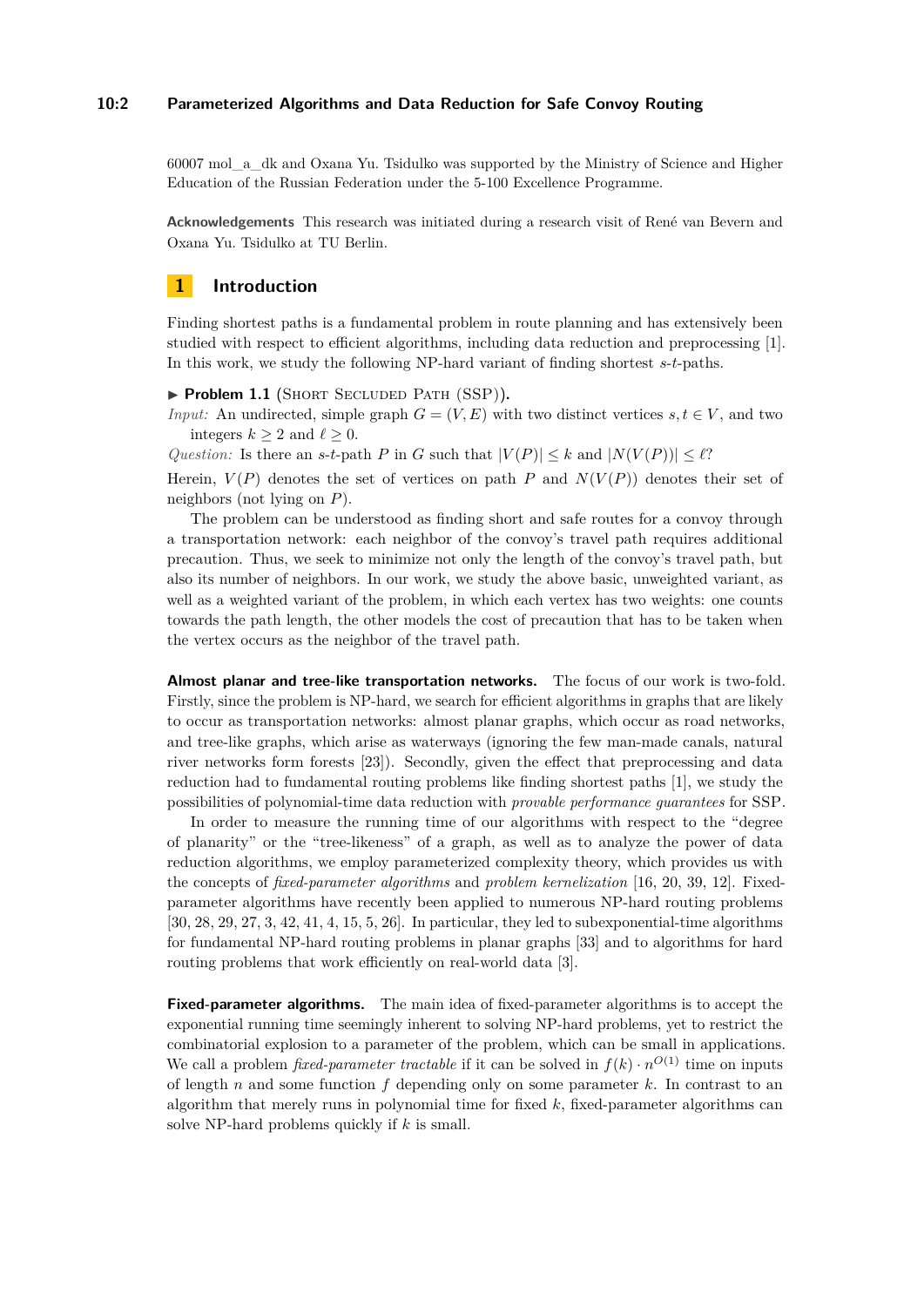<span id="page-2-0"></span>**Table 1** Overview of our results. Herein, *n*, tw, vc, fes, cr, and ∆ denote the number of vertices, treewidth, vertex cover number, feedback edge number, the crossing number, and maximum degree of the input graph, respectively. "const." abbreviates "constant".

|                | On almost planar graphs (Sec. 2)                                                                                           | on tree-like graphs (Sec. 3)                                                                                   |
|----------------|----------------------------------------------------------------------------------------------------------------------------|----------------------------------------------------------------------------------------------------------------|
| exact solution | $2^{O(\sqrt{n})}$ time in graphs with const. cr (Thm. 2.1)                                                                 | $2^{O(tw)} \cdot \ell^2 \cdot n$ time (Thm. 3.2)                                                               |
| problem kernel | size vc <sup>O(r)</sup> in $K_{r,r}$ -free graphs (Thm. 2.5)                                                               | size fes <sup><math>O(1)</math></sup> (Thm. 3.13)                                                              |
| lower bounds   | No kernel with size poly(vc + r) in $K_{r,r}$ -free<br>graphs and WK[1]-hard when parameterized<br>by $vc + r$ (Thm. 2.14) | No kernel with size $\text{poly}(tw +$<br>$k + \ell$ even in planar graphs<br>with const. $\Delta$ (Thm. 3.10) |

**Provably effective polynomial-time data reduction.** Kernelization allows for provably effective polynomial-time data reduction. Note that a result of the form "our polynomialtime data reduction algorithm reduces the input size by at least one bit, preserving optimality of solutions" is impossible for NP-hard problems unless  $P = NP$ . In contrast, a kernelization algorithm reduces a problem instance into an equivalent one (the *problem kernel*) whose size depends only (ideally polynomially) on some problem parameter. Problem kernelization has been successfully applied to obtain effective polynomial-time data reduction algorithms for many NP-hard problems [\[25,](#page-17-7) [34\]](#page-17-8) and also led to techniques for proving the limits of polynomial-time data reduction [\[7,](#page-16-7) [38,](#page-18-4) [9\]](#page-16-8).

# **1.1 Our contributions**

We study SSP (and a weighted variant) in two main classes of graphs: almost planar graphs and tree-like graphs. We refer to Table [1](#page-2-0) for an overview on our main results. Regarding almost planar graphs, in graphs of constant crossing number, we show that (even the weighted version of) SSP is solvable in subexponential  $2^{O(\sqrt{n})}$ -time. Moreover, we prove that SSP is not solvable in  $2^{o(\sqrt{n})}$ -time in planar graphs unless the Exponential Time Hypothesis fails. In  $K_{r,r}$ -free graphs, which comprise the graphs with crossing number  $O(r^3)$  [\[40\]](#page-18-5), we show a problem kernel for SSP with size  $vc^{O(r)}$ , where vc is the vertex cover number of the input graph. We prove that, unless the polynomial-time hierarchy collapses, there is no problem kernel of size polynomial in  $vc + r$ . Moreover, we prove that, unless the classes FPT and WK[1] coincide, SSP does not even allow for *Turing kernels* with size polynomial in  $vc + r$ ; that is, we could not solve SSP in polynomial time even if we precomputed all answers to subproblems of size polynomial in  $vc+r$  and could look them up in constant time. Regarding tree-like graphs, we prove that SSP is solvable in  $2^{O(tw)} \cdot \ell^2 \cdot n$  time in graphs of treewidth two and that there is no problem kernel with size polynomial in tw. Instead, we show a problem kernel of size fes<sup> $O(1)$ </sup>, where fes is the feedback edge number of the input graph.

Due to space constraints, results marked with  $(\star)$  are deferred to a full version of the paper.

# **1.2 Related work**

Several classical graph optimization problems have been studied in the "secluded" (small closed neighborhood) and the "small secluded" (small set with small open neighborhood) variants [\[2\]](#page-15-3). Luckow and Fluschnik [\[37\]](#page-17-9) first defined SSP and analyzed its parameterized complexity with respect to the parameters  $k$  and  $\ell$ . In contrast, we study problem parameters that describe the structure of the input graphs and are small in transportation networks. Chechik et al. [\[11\]](#page-16-9) introduced the Secluded Path problem, that, given an undirected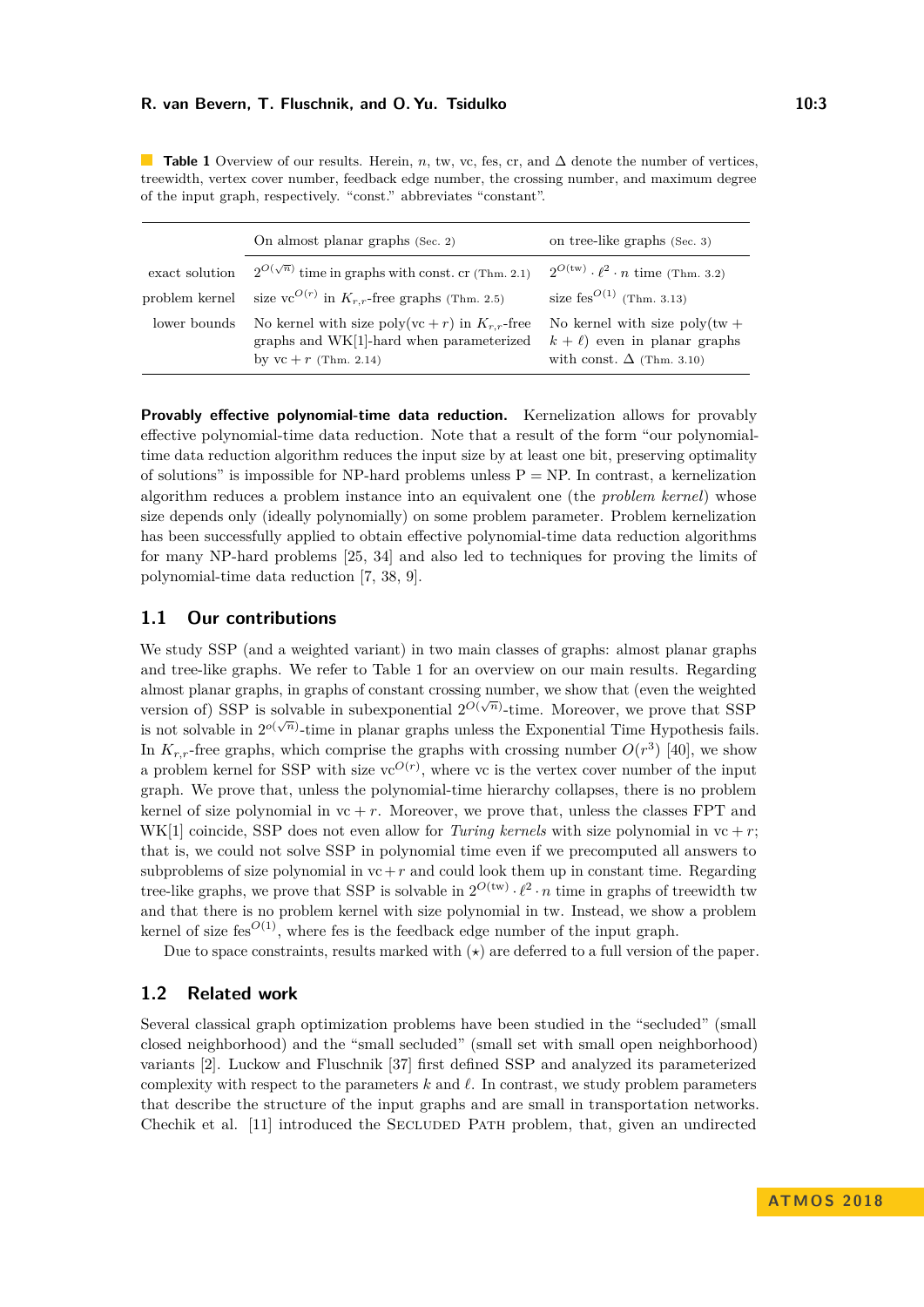#### **10:4 Parameterized Algorithms and Data Reduction for Safe Convoy Routing**

graph  $G = (V, E)$  with two designated vertices  $s, t \in V$ , vertex-weights  $w: V \to \mathbb{N}$ , and two integers  $k, C \in \mathbb{N}$ , asks whether there is an *s*-*t*-path *P* such that the size of the *closed* neighborhood  $|N[V(P)]| \leq k$  and the weight of the closed neighborhood  $w(N[V(P)]) \leq C$ . Fomin et al. [\[21\]](#page-17-10), in particular, prove that SECLUDED PATH does not admit problem kernels with size polynomial in the vertex cover number vc. Our negative results on kernelization for SSP are significantly stronger: not only do we show that there is no problem kernel of size polynomial in  $vc+r$  even in bipartite  $K_{r,r}$ -free graphs, we also show that SSP is WK[1]-hard parameterized by  $vc + r$ . Golovach et al. [\[24\]](#page-17-11) studied the "small secluded" scenario for finding connected induced subgraphs parameterized by the size  $\ell$  of the open neighborhood. Their results obviously does not generalize to SSP, since SSP is NP-hard even for  $\ell = 0$  [\[37\]](#page-17-9).

# **1.3 Preliminaries**

**Graph Theory.** We use basic notation from graph theory [\[14\]](#page-16-10). We study simple, finite, undirected graphs  $G = (V, E)$ . We denote by  $V(G) := V$  the set of *vertices of* G and by  $E(G) := E$  the set of *edges of G*. We denote  $n := |V|$  and  $m := |E|$ . For any subset  $U \subseteq V$ of vertices, we denote by  $N_G(U) = \{w \in V \setminus U \mid \exists v \in U : \{v, w\} \in E\}$  the *open neighborhood* of *U* in *G*. When the graph *G* is clear from the context, we drop the subscript *G*. A set  $U \subseteq V$ of vertices is a *vertex cover* if every edge in *E* has an endpoint in *U*. The size of a minimum vertex cover is called *vertex cover number*  $vc(G)$  of *G*. A set  $F \subseteq E$  of edges is a *feedback edge set* if the graph  $(G, E \setminus F)$  is a forest. The minimum size of a feedback edge set in a connected graph is  $m - n + 1$  and is called the *feedback edge number fes*(*G*) of *G*. The *crossing number*  $cr(G)$  of *G* is the minimum number of crossings in any drawing of *G* into the plane (where only two edges are allowed to cross in each point). A path  $P = (V, E)$ is a graph with vertex set  $V = \{x_0, x_1, \ldots, x_p\}$  and edge set  $E = \{\{x_i, x_{i+1}\} \mid 0 \le i < p\}$ . We say that *P* is an  $x_0-x_p$ -path of length *p*. We also refer to  $x_0, x_p$  as the *end points* of *P*, and to all vertices  $V \setminus \{x_0, x_p\}$  as the *inner* vertices of P. A  $K_{r,r}$  is a complete bipartite graph  $G = (U \oplus V, E)$  with  $|U| = |V| = r$ . We say that a graph is  $K_{r,r}$ -free if it does not contain  $K_{r,r}$  as a subgraph.

Parameterized Complexity Theory. For more details on parameterized complexity, we refer to the text books [\[16,](#page-16-0) [20,](#page-16-1) [39,](#page-18-1) [12\]](#page-16-2). Let  $\Sigma$  be a finite alphabet. A *parameterized problem* L is a subset  $L \subseteq \Sigma^* \times \mathbb{N}$ . An instance  $(x, k) \in \Sigma^* \times \mathbb{N}$  is a *yes-instance* for *L* if and only if (*x, k*) ∈ *L*. We call *x* the *input* and *k* the *parameter*.

► Definition 1.2 (fixed-parameter tractability, FPT). A parameterized problem  $L \subseteq \Sigma^* \times \mathbb{N}$ is *fixed-parameter tractable* if there is a *fixed-parameter algorithm* deciding  $(x, k) \in L$  in time  $f(k) \cdot |x|^{O(1)}$ . The complexity class *FPT* consists of all fixed-parameter tractable problems.

**► Definition 1.3** (kernelization). Let  $L \subseteq \Sigma^* \times \mathbb{N}$  be a parameterized problem. A *kernelization* is an algorithm that maps any instance  $(x, k) \in \Sigma^* \times \mathbb{N}$  to an instance  $(x', k') \in \Sigma^* \times \mathbb{N}$  in  $\text{poly}(|x| + k)$  time such that

(i)  $(x, k) \in L \iff (x', k') \in L'$ , and

(ii)  $|x'| + k' \leq f(k)$  for some computable function *f*. We call  $(x', k')$  the *problem kernel* and *f* its *size*.

**Basic observations.** We may assume our input graph to be connected due to the following obviously correct and linear-time executable data reduction rule.

<span id="page-3-0"></span>► **Reduction Rule 1.4.** If *G* has more than one connected component, then delete all but the component containing both *s* and *t* or return no if such a component does not exist.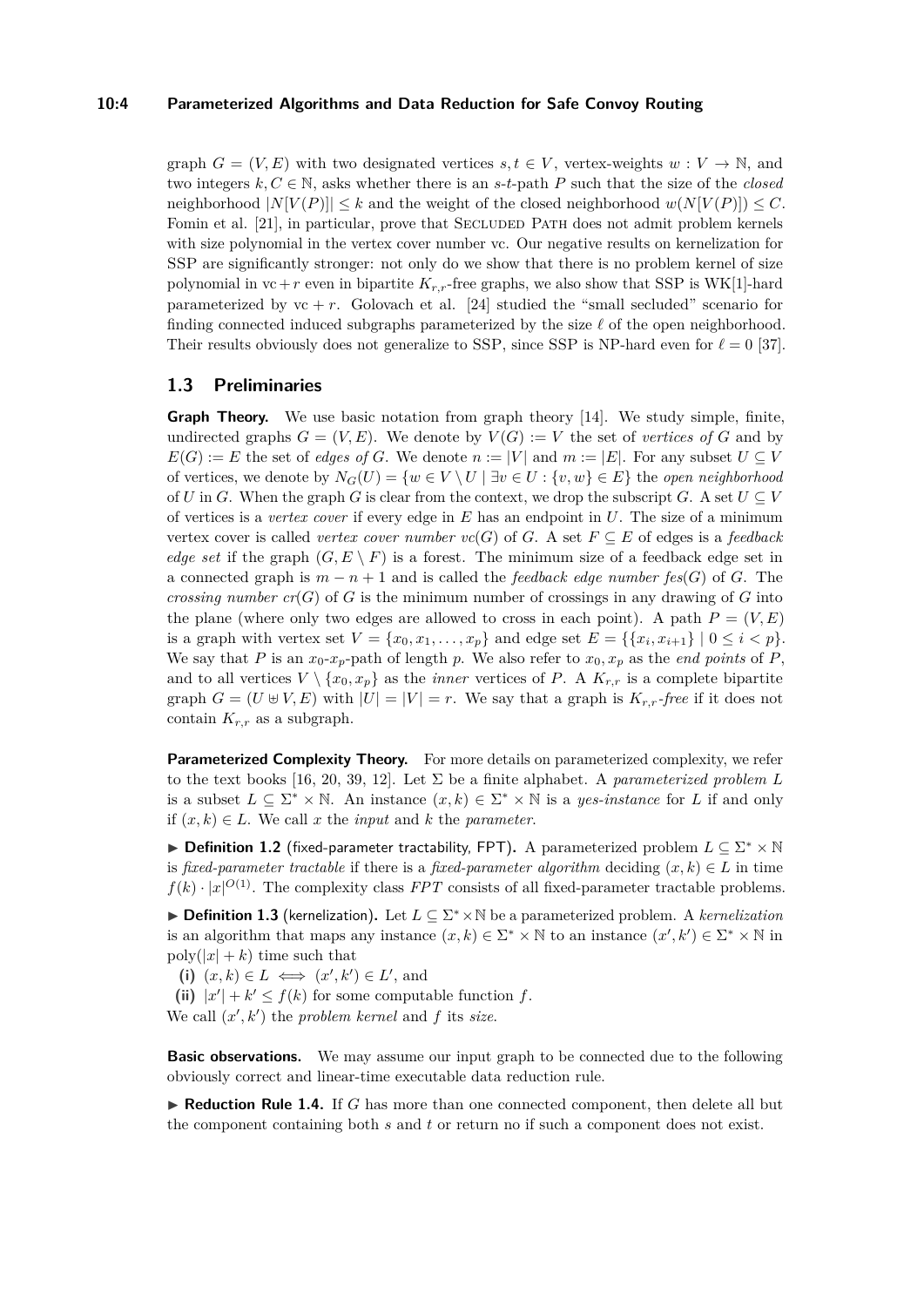# <span id="page-4-1"></span>**2 Almost planar graphs**

Many transportation networks such as rail and street networks are planar or at least have a small *crossing number* – the minimum number of edge crossings in a plane drawing of a graph. Unfortunately, SSP remains NP-hard even in planar graphs with maximum degree four and  $\ell = 0$  [\[37\]](#page-17-9).

In this section, we present algorithms for SSP in graphs with constant crossing number. These, in particular, apply to planar graphs. First, in Section [2.1,](#page-4-0) we present a subexponentialtime algorithm and a matching lower bound. Second, in Section [2.2,](#page-5-0) we present a provably effective data reduction algorithm. Finally, in Section [2.3,](#page-7-0) we show the limits of data reduction algorithms for SSP in graphs with small but non-constant crossing number.

## <span id="page-4-0"></span>**2.1 A subexponential-time algorithm**

In this section, we describe how to solve SSP in subexponential time in graphs with constant crossing number.

<span id="page-4-2"></span>**Theorem 2.1.** SHORT SECLUDED PATH *is solvable in*  $2^{O(\sqrt{n})}$  *time on graphs with constant crossing number.*

We will also see a matching lower bound. To prove Theorem [2.1,](#page-4-2) we exploit that graphs with constant crossing number are *H-minor free* for some graph *H*.

 $\triangleright$  **Definition 2.2** (graph minor). A graph *H* is a *minor* of a graph *G* if *H* can be obtained from *G* by a sequence of vertex deletions, edge deletions, and edge contractions. If a graph *G* does not contain *H* as a minor, then *G* is said to be *H-minor free*.

Bokal et al. [\[10\]](#page-16-11) showed that, if a graph *G* contains  $K_{r,r}$  as a minor, then the crossing number of *G* is  $\text{cr}(G) \ge \frac{1}{2}(r-2)^2$ . Thus, any graph *G* is  $K_{r,r}$ -minor free for  $r > \sqrt{2\text{cr}(G)} + 2$ , which goes in line with the well-known fact that planar graphs are  $K_{3,3}$ -minor free [\[43\]](#page-18-6). Demaine and Hajiaghayi [\[13\]](#page-16-12) showed that, for any graph *H*, all *H*-minor free graphs have treewidth tw  $\in O(\sqrt{n})$ .<sup>[1](#page-4-3)</sup> To prove Theorem [2.1,](#page-4-2) it thus remains to show that SSP is solvable in  $2^{O(tw)} \cdot \text{poly}(n)$  time, which is the main technical work deferred to Section [3.1.](#page-10-0)

Complementing Theorem [2.1,](#page-4-2) we can show a matching lower bound using the Exponential Time Hypothesis (ETH).

▶ **Conjecture 2.3** (Exponential Time Hypothesis (ETH), Impagliazzo et al. [\[32\]](#page-17-12)). *There is a constant c such* that *n-variable* 3-SAT *cannot be solved in*  $2^{c(n+m)}$  *time.* 

The ETH was introduced by Impagliazzo et al. [\[32\]](#page-17-12) and since then has been used to prove running time lower bounds for various NP-hard problems (we refer to Cygan et al. [\[12,](#page-16-2) Chapter 14] for an overview). We use it to prove that Theorem [2.1](#page-4-2) can be neither significantly improved in planar graphs nor generalized to general graphs.

▶ **Theorem 2.4.** *Unless the Exponential Time Hypothesis fails,* SHORT SECLUDED PATH *has no*  $2^{o(\sqrt{n})}$  *-time algorithm in planar graphs and no*  $2^{o(n+m)}$ *-time algorithm in general.* 

<span id="page-4-3"></span><sup>1</sup> In fact, they showed tw  $\in O(\sqrt{q})$  for any graph parameter *q* that is  $\Omega(p)$  on a  $(\sqrt{p} \times \sqrt{p})$ -grid and does not increase when taking minors. For example, the vertex cover number or feedback vertex number.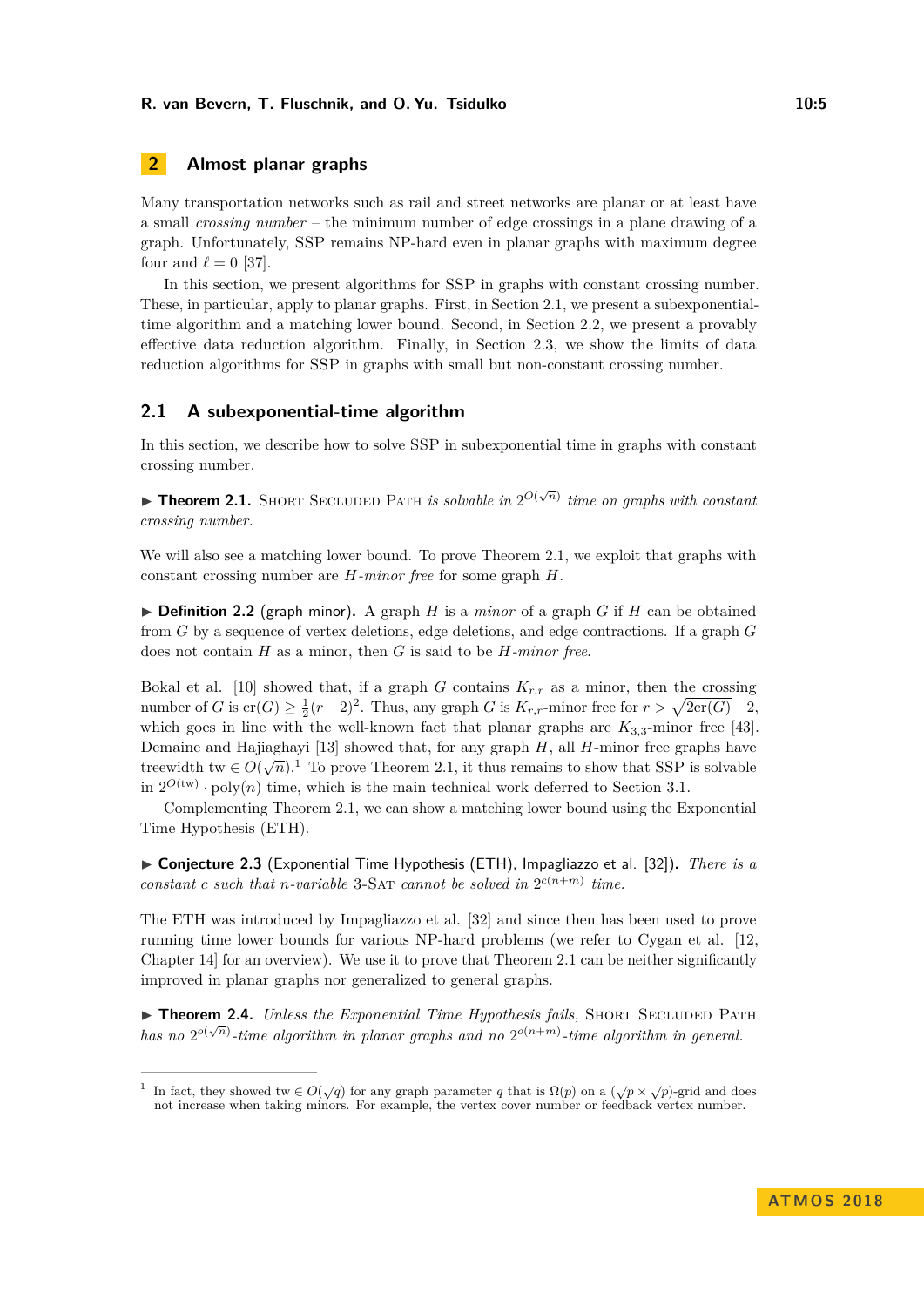#### **10:6 Parameterized Algorithms and Data Reduction for Safe Convoy Routing**

**Proof.** Assume that there is a  $2^{o(\sqrt{n})}$ -time algorithm for SSP in planar graphs and a  $2^{o(n)}$ time algorithm for SSP in general graphs. Luckow and Fluschnik [\[37\]](#page-17-9) give a polynomial-time many-one reduction from HAMILTONIAN CYCLE to SSP that maintains planarity and increases the number of vertices and edges by at most a constant. Thus, we get a  $2^{o(\sqrt{n})}$ -time algorithm for HAMILTONIAN CYCLE in planar graphs and a  $2^{o(n+m)}$ -time algorithm in general graphs. This contradicts ETH [\[12,](#page-16-2) Theorems 14.6 and 14.9].

## <span id="page-5-0"></span>**2.2 Effective data reduction**

In the previous section, we have shown a subexponential-time algorithm for SSP in graphs with constant crossing number. There, we exploited the fact that graphs with crossing with constant crossing number. There, we explored the fact that graphs with crossing<br>number cr are  $K_{r,r}$ -minor free for  $r > \sqrt{2c}r + 2$ . Of course, this means that they neither contain  $K_{r,r}$  as subgraph (indeed, one can show this even for  $r \geq 3.145 \cdot \sqrt[3]{\text{cr}}$  using bounds from Pach et al. [\[40\]](#page-18-5)).

In this section, we show how to reduce any instance of SSP in *Kr,r*-free graphs to an equivalent instance with size polynomial in the vertex cover number of the input graph. In the next section, we prove that this does not generalize to general graphs.

<span id="page-5-1"></span>**► Theorem 2.5.** For each constant  $r \in \mathbb{N}$ , SHORT SECLUDED PATH in  $K_{r,r}$ -free graphs *admits a problem kernel with size polynomial in the vertex cover number of the input graph.*

The proof of Theorem [2.5](#page-5-1) consists of three steps. First, in linear time, we transform an *n*-vertex instance of SSP into an equivalent instance of an auxiliary vertex-weighted version of SSP with  $O(\nu c^r)$  vertices. Second, using a theorem of Frank and Tardos [\[22\]](#page-17-13), in polynomial time, we reduce the vertex weights to  $2^{O(vc^{3r})}$  so that the total instances size (in bits) becomes  $O(\nu c^{4r})$ . Finally, since SSP is NP-complete in planar, and, hence, in  $K_{3,3}$ -free graphs, we can, in polynomial time, reduce the shrunk instance back to an instance of the unweighted SSP in  $K_{r,r}$ -free graphs. Due to the polynomial running time of the reduction, there is at most a polynomial blow-up of the instance size.

Our auxiliary variant of SSP allows each vertex to have two weights: one weight counts towards the length of the path, the other counts towards the number of neighbors:

<span id="page-5-3"></span>▶ **Problem 2.6** (VERTEX-WEIGHTED SHORT SECLUDED PATH (VW-SSP)).

*Input:* An undirected, simple graph  $G = (V, E)$  with two distinct vertices  $s, t \in V$ , two integers  $k \geq 2$  and  $\ell \geq 0$ , and vertex weights  $\kappa : V \to \mathbb{N}$  and  $\lambda : V \to \mathbb{N}$ .

*Question:* Does *G* have an *s*-*t*-path *P* with  $\sum_{v \in V(P)} \kappa(v) \leq k$  and  $\sum_{v \in N(V(P))} \lambda(v) \leq \ell$ ? Note that an instance of SSP can be considered to be an instance of VW-SSP with unit weight functions  $\kappa$  and  $\lambda$ . Our data reduction will be based on removing *twins*.

 $\triangleright$  **Definition 2.7** (twins). Two vertices *u* and *v* are called *(false) twins* if  $N(u) = N(v)$ .

As the first step towards proving Theorem [2.5,](#page-5-1) we will show that the following data reduction rule, when applied to a  $K_{r,r}$ -free instance of SSP for constant r, leaves us with an instance of VW-SSP with  $O(\kappa^r)$  vertices.

<span id="page-5-2"></span>**Reduction Rule 2.8.** Let  $(G, s, t, k, \ell, \kappa, \lambda)$  be an VW-SSP instance with unit weights, where  $G = (V, E)$  is a  $K_{r,r}$ -free graph.

For each maximal set  $U \subseteq V \setminus \{s,t\}$  of twins such that  $|U| > r$ , delete  $|U| - r + 1$ vertices of *U* from *G*, and, for an arbitrary remaining vertex  $v \in U$ , set  $\lambda(v) := |U| - r$  and  $\kappa(v) := k+1.$ 

**Lemma 2.9** ( $\star$ ). *Reduction Rule* [2.8](#page-5-2) *is correct and can be applied in linear time.*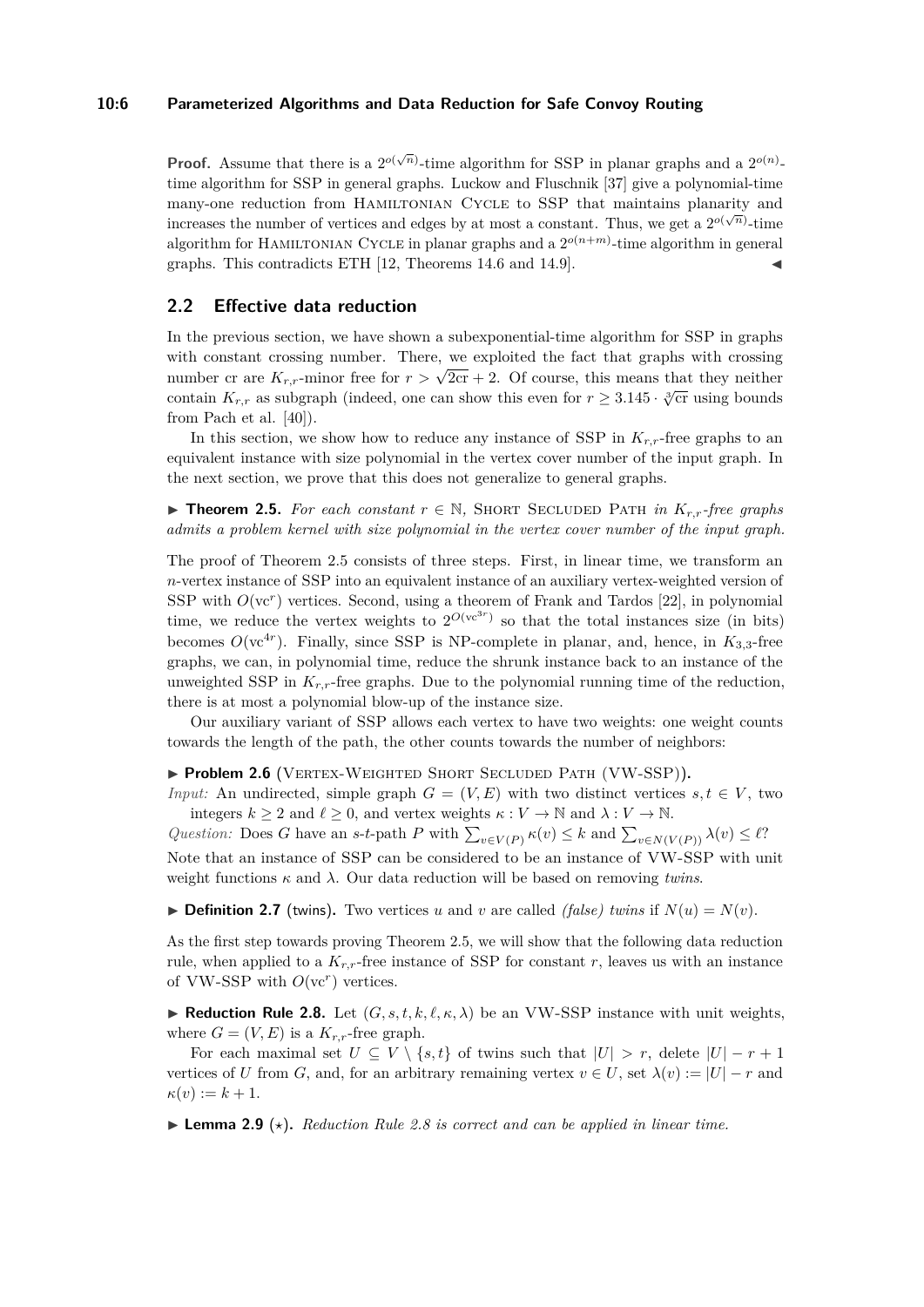We now prove a size bound for the instances remaining after Reduction Rule [2.8.](#page-5-2)

<span id="page-6-4"></span>**Proposition 2.10.** *Applied to an instance of* SSP *with a*  $K_{r,r}$ -free graph with vertex *cover number vc, Reduction Rules [2.8](#page-5-2) and [1.4](#page-3-0) yield an instance of* VW-SSP *on at most*  $(vc + 2) + r(vc + 2)^r$  vertices in linear time.

**Proof.** Let  $(G', s, t, k, \ell, \lambda', \kappa')$  be the instance obtained from applying Reduction Rules [2.8](#page-5-2) and [1.4](#page-3-0) to an instance  $(G, s, t, k, \ell, \lambda, \kappa)$ .

Let  $C$  be a minimum-cardinality vertex cover for  $G'$  that contains  $s$  and  $t$ , and let the vertex set of *G*<sup> $\prime$ </sup> be  $V = C \oplus Y$ . Since *G*<sup> $\prime$ </sup> is a subgraph of *G*, one has  $|C| \leq \text{vc}(G') + 2 \leq$  $\text{vc}(G) + 2 = \text{vc} + 2$ . It remains to bound |*Y*|. To this end, we bound the number of vertices of degree at least *r* in *Y* and the number of vertices of degree exactly *i* in *Y* for each  $i \in \{0, \ldots, r-1\}$ . Note that vertices in *Y* have neighbors only in *C*.

Since Reduction Rule [1.4](#page-3-0) has been applied, there are no vertices of degree zero in *Y* .

Since Reduction Rule [2.8](#page-5-2) has been applied, for each  $i \in \{1, \ldots, r-1\}$  and each subset  $C' \subseteq$ *C* with  $|C'| = i$ , we find at most *r* vertices in *Y* whose neighborhood is *C'*. Thus, for each  $i \in \{1, \ldots, r-1\}$ , the number of vertices with degree  $i$  in  $Y$  is at most  $r \cdot \binom{|C|}{i}$ .

Finally, since *G* is  $K_{r,r}$ -free, any *r*-sized subset of the vertex cover *C* has at most  $r-1$  common neighbors. Hence, since vertices in *Y* have neighbors only in *C*, the number of vertices in *Y* of degree greater or equal to *r* is at most  $(r-1) \cdot {|\mathcal{C}| \choose r}$ . We conclude that

$$
|V'| \leq |C| + (r - 1) \cdot \binom{|C|}{r} + r \cdot \sum_{i=1}^{r-1} \binom{|C|}{i} \leq (\text{vc} + 2) + r(\text{vc} + 2)^r.
$$

This completes the first step of the proof of Theorem [2.5.](#page-5-1) Note that our data reduction works by "hiding" an unbounded number of twins in vertices of unbounded weights. The second step is thus reducing the weights of an VW-SSP instance. To this end, we are going to apply a theorem by Frank and Tardos [\[22\]](#page-17-13), which was successfully applied in kernelizing weighted problems before [\[17\]](#page-16-13).

<span id="page-6-0"></span>**Proposition 2.11** (Frank and Tardos [\[22\]](#page-17-13)). *There is an algorithm that, on input*  $w \in \mathbb{Q}^d$ *and integer N*, *computes in polynomial time a vector*  $\bar{w} \in \mathbb{Z}^d$  *with*  $\|\bar{w}\|_{\infty} \leq 2^{4d^3} N^{d(d+2)}$  *such that*  $\text{sign}(w^\top b) = \text{sign}(\bar{w}^\top b)$  *for all*  $b \in \mathbb{Z}^d$  *with*  $||b||_1 \leq N - 1$ *, where* 

$$
sign(x) = \begin{cases} +1 & \text{if } x > 0, \\ 0 & \text{if } x = 0, \text{ and} \\ -1 & \text{if } x < 0. \end{cases}
$$

<span id="page-6-1"></span>▶ Observation 2.12. *For*  $N \geq 2$ , *Proposition* [2.11](#page-6-0) gives  $sign(w^\top e_i) = sign(\bar{w}^\top e_i)$  *for each i* ∈ {1,...,*d*}*,* where  $e_i$  ∈  $\mathbb{Z}^d$  *is the vector that has 1 in the <i>i*-th coordinate and zeroes *in the others. Thus, one has*  $sign(w_i) = sign(\bar{w}_i)$  *for each*  $i \in \{1, ..., d\}$ *. That is, when reducing a weight vector from w to*  $\bar{w}$ , *Proposition* [2.11](#page-6-0) *maintains the signs of weights.* 

We apply Proposition [2.11](#page-6-0) and Observation [2.12](#page-6-1) to the weights of VW-SSP.

<span id="page-6-5"></span> $\blacktriangleright$  **Lemma 2.13.** An instance  $I = (G, s, t, k, \ell, \lambda, \kappa)$  of VW-SSP on an *n*-vertex graph  $G =$  $(V, E)$  *can be reduced in polynomial time to an instance*  $I' = (G, s, t, k', \ell', \lambda', \kappa')$  *of* VW-SSP *such that*

<span id="page-6-2"></span>**i)**  $\{k', \kappa'(v), \ell', \lambda'(v)\} \subseteq \{0, \ldots, 2^{4(n+1)^3} \cdot (n+2)^{(n+1)(n+3)}\}$ , for each vertex  $v \in V$ , and

<span id="page-6-3"></span>**ii)**  $I$  *is a yes-instance if and only if*  $I'$  *is a yes-instance.*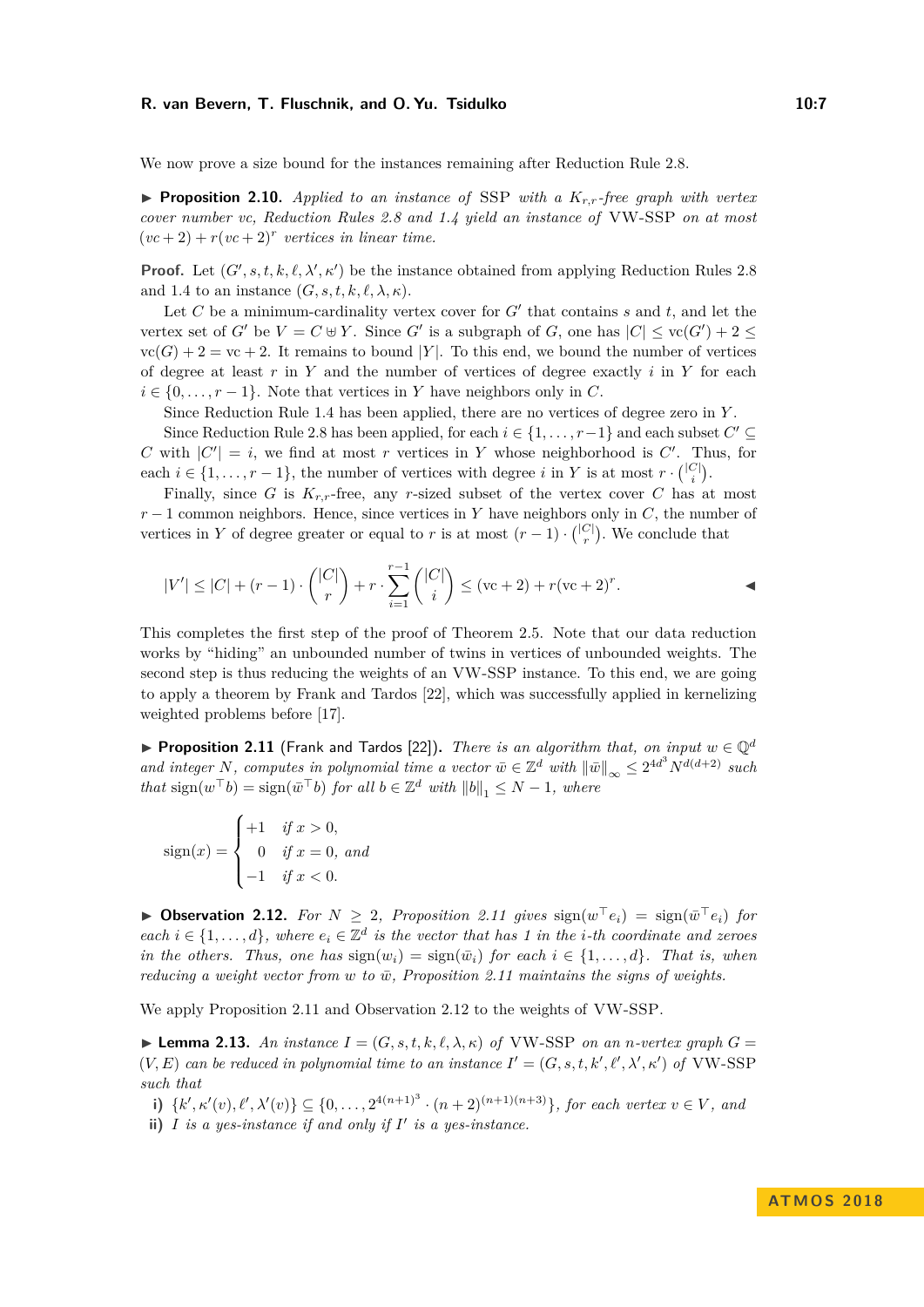#### **10:8 Parameterized Algorithms and Data Reduction for Safe Convoy Routing**

**Proof.** In this proof, we will conveniently denote the weight functions  $\lambda, \lambda', \kappa$ , and  $\kappa'$  as vectors in  $\mathbb{N}^n$  such that  $\lambda_i = \lambda(i)$  for each  $i \in V$ , and similarly for the other weight functions.

We apply Proposition [2.11](#page-6-0) with  $d = n + 1$  and  $N = n + 2$  to the vectors  $(\lambda, \ell) \in \mathbb{N}^{n+1}$ and  $(\kappa, k) \in \mathbb{N}^{n+1}$  to obtain vectors  $(\kappa', k') \in \mathbb{Z}^{n+1}$  and  $(\lambda', \ell') \in \mathbb{Z}^{n+1}$  in polynomial time.

[\(i\)](#page-6-2) This follows from Proposition [2.11](#page-6-0) with  $d = n + 1$  and  $N = n + 2$ , and from Observation [2.12](#page-6-1) since  $(\lambda, \ell)$  and  $(\kappa, k)$  are vectors of nonnegative numbers.

[\(ii\)](#page-6-3) Consider an arbitrary *s*-*t*-path *P* in *G* and two associated vectors  $x, y \in \mathbb{Z}^n$ , where

$$
x_v = \begin{cases} 1 & \text{if } v \in N(V(P)), \\ 0 & \text{otherwise,} \end{cases} \qquad y_v = \begin{cases} 1 & \text{if } v \in V(P) \text{ and } \\ 0 & \text{otherwise.} \end{cases}
$$

Observe that  $||(x, -1)||_1 \le n + 1$  and  $||(y, -1)||_1 \le n + 1$ . Since  $n + 1 \le N - 1$ , Pro-position [2.11](#page-6-0) gives  $sign((\lambda, \ell)^{\top}(x, -1)) = sign((\lambda', \ell')^{\top}(x, -1))$  and  $sign((\kappa, k)^{\top}(y, -1)) =$  $sign((\kappa', k')^\top (y, -1)),$  which is equivalent to

$$
\sum_{v \in N(V(P))} \lambda(v) \le \ell \iff \sum_{v \in N(V(P))} \lambda'(v) \le \ell' \quad \text{and} \quad \sum_{v \in P} \kappa(v) \le k \iff \sum_{v \in P} \kappa'(v) \le k'.
$$

We have finished two steps towards the proof of Theorem [2.5:](#page-5-1) we reduced SSP in *Kr,r*-free graphs for constant  $r$  to instances of VW-SSP with  $O(\kappa^r)$  vertices using Proposition [2.10](#page-6-4) and shrunk its weights to encoding-length  $O(\kappa^{3r})$  using Lemma [2.13.](#page-6-5) To finish the proof of Theorem [2.5,](#page-5-1) it remains to reduce VW-SSP back to SSP on *Kr,r*-free graphs.

## <span id="page-7-0"></span>**2.3 Limits of data reduction**

In Section [2.2,](#page-5-0) we have seen that SSP allows for problem kernels with size polynomial in vc if the input graph is  $K_{r,r}$ -free for some constant *r*. A natural question is whether one can loosen the requirement of *r* being *constant*.

The following Theorem [2.14](#page-7-1)[\(i\)](#page-7-2) shows that, under reasonable complexity-theoretic assumptions, this is not the case: we cannot get problem kernels whose size bound depends polynomially on both vc and *r*. Moreover, the following Theorem [2.14\(](#page-7-1)[ii\)](#page-7-3) shows that, unless  $WK[1] = FPT$ , SSP does not even have Turing kernels with size polynomial in  $vc + r$  [\[31\]](#page-17-14). That is, we could not even solve SSP in polynomial time if we had precomputed all answers to SSP instances with size polynomial in  $vc + r$  and could look them up in constant time.

Both results come surprisingly: finding a standard shortest *s*-*t*-path is easy, whereas finding a short secluded path in general graphs is so hard that not even preprocessing helps.

- <span id="page-7-1"></span> $\triangleright$  **Theorem 2.14** ( $\star$ ). *Even in bipartite graphs*, SHORT SECLUDED PATH
- <span id="page-7-2"></span>**i)** *has no problem kernel with size polynomial in*  $vc + r$  *unless*  $coNP \subseteq NP/poly$  *and*
- <span id="page-7-3"></span>**ii)** *is WK*[1]*-hard when parameterized by*  $vc + r$ *,*

*where vc is the vertex cover number of the input graph and r is the smallest number such that the input graph is*  $K_{r,r}$ *-free.* 

The proof exploits that MULTICOLORED CLIQUE is  $WK[1]$ -hard parameterized by  $k \log n$  [\[31\]](#page-17-14):

#### I **Problem 2.15** (Multicolored Clique)**.**

*Input:* A *k*-partite *n*-vertex graph  $G = (V, E)$ , where  $V = \biguplus_{i=1}^{k} V_i$  for independent sets  $V_i$ . *Question:* Does *G* contain a clique of size *k*?

We transfer the WK[1]-hardness of MULTICOLORED CLIQUE to SSP using the following type of reduction [\[31\]](#page-17-14):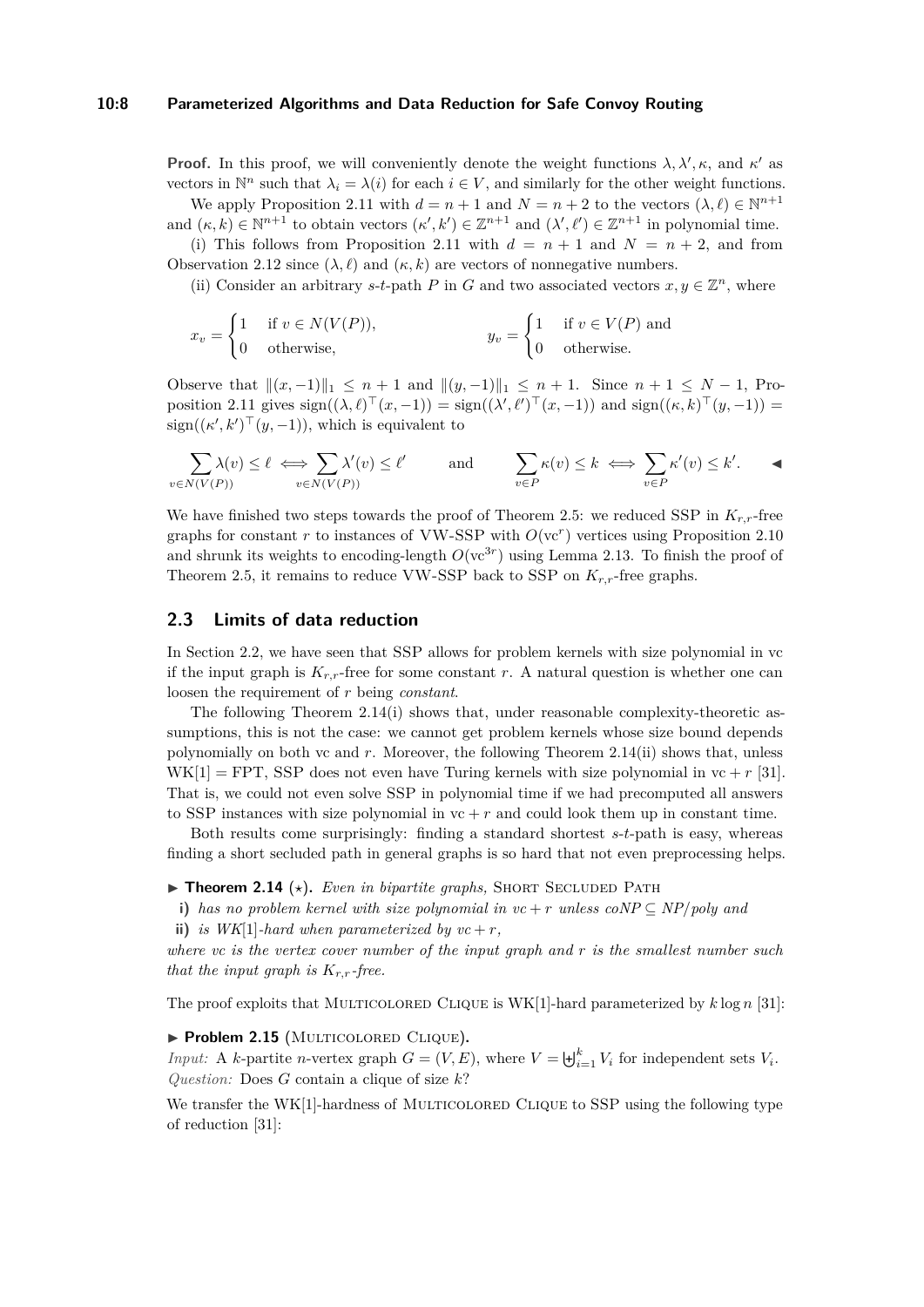<span id="page-8-0"></span>

**Figure 2.1** Illustration of the polynomial parameter transformation. Non-black (green) vertices indicate the vertices in the vertex cover.

► Definition 2.16 (polynomial parameter transformation). Let  $L, L' \subseteq \Sigma^* \times \mathbb{N}$  be two parameterized problems. A *polynomial parameter transformation* from  $L$  to  $L'$  is an algorithm that maps any instance  $(x, k) \in \Sigma^* \times \mathbb{N}$  to an instance  $(x', k') \in \Sigma^* \times \mathbb{N}$  in poly $(|x|+k)$  time such that

(i)  $(x, k) \in L \iff (x', k') \in L'$ , and

(ii)  $k' \leq \text{poly}(k)$ .

Our polynomial parameter transformation of MULTICOLORED CLIQUE into SSP uses the following gadget.

 $\triangleright$  **Definition 2.17** (*z*-binary gadget). A *z*-binary gadget for some power *z* of two is a set  $B =$  $\{u_1, u_2, \ldots, u_{(2 \log z)}\}$  of vertices. We say that a vertex *v* is *p*-connected to *B* for some  $p \in$  $\{0, \ldots, z-1\}$  if *v* is adjacent to  $u_q \in B$  if and only if there is a "1" in position *q* of the string that consists of the binary encoding of *p* followed by its complement.

 $\triangleright$  **Example 2.18.** The binary encoding of 5 followed by its complement is 101010. Thus, a vertex *v* is 5-connected to an 8-binary gadget  $\{u_1, \ldots, u_6\}$  if and only if *v* is adjacent to  $u_1, u_3$ , and  $u_5$ . Also observe that, if a vertex *v* is *q*-connected to a *z*-binary gadget *B*, then  $v$  is adjacent to exactly half of the vertices of  $B$ , that is, to  $\log z$  vertices of  $B$ .

The following reduction from MULTICOLORED CLIQUE to SSP is illustrated in Figure [2.1.](#page-8-0)

<span id="page-8-1"></span>**Construction 2.19.** Let  $G = (V, E)$  be a MULTICOLORED CLIQUE instance, where  $|V| = n$ and  $V = V_1 \oplus V_2 \oplus \cdots \oplus V_k$ . Without loss of generality, assume that  $V_i = \{v_i^1, v_i^2, \ldots, v_i^n\}$  for each  $i \in \{1, \ldots, k\}$ , where  $\tilde{n}$  is some power of two (we can guarantee this by adding isolated vertices to *G*). We construct an equivalent instance  $(G', s, t, k', \ell')$  of SSP, where

$$
k':=\binom{k}{2}+1, \qquad \qquad \ell':=|E|-\binom{k}{2}+k\log \tilde{n},
$$

and the graph  $G' = (V', E')$  is as follows. The vertex set  $V'$  consists of vertices *s*, *t*, a vertex  $v_e$ for each edge  $e \in E$ , vertices  $w_h$  for  $h \in \{1, \ldots, {k \choose 2} - 1\}$ , and mutually disjoint  $\tilde{n}$ -binary vertex gadgets  $B_1, \ldots, B_k$ , each vertex in which has  $\ell' + 1$  neighbors of degree one. We denote

$$
E^* := \{ v_e \in V' \mid e \in E \}
$$
  
\n
$$
E_{ij} := \{ v_{\{x,y\}} \in E^* \mid x \in V_i, y \in V_j \},
$$
  
\n
$$
B := B_1 \oplus B_2 \oplus \cdots \oplus B_k,
$$
  
\n
$$
W := \{ w_h \mid 1 \le h \le \binom{k}{2} - 1 \}.
$$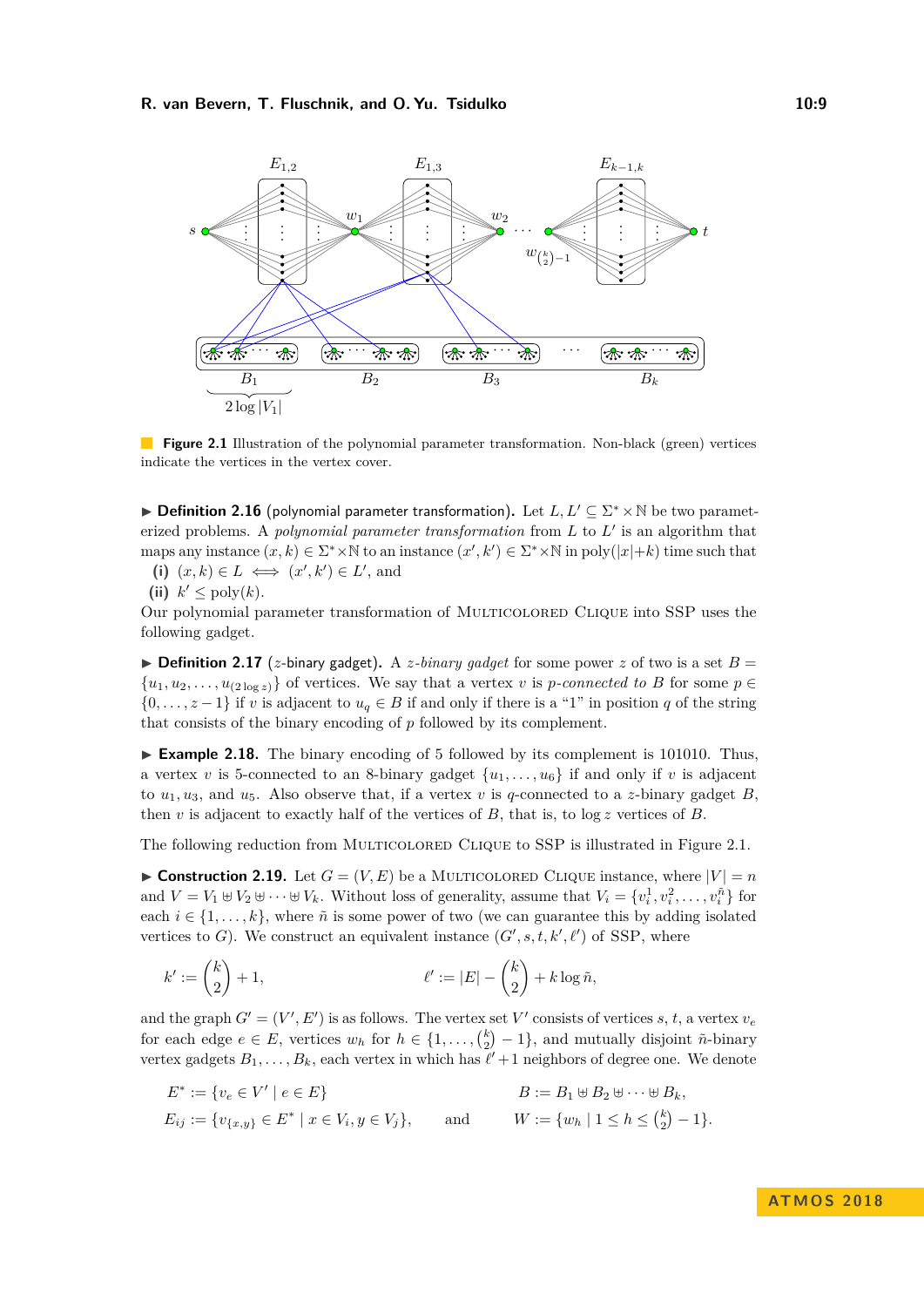#### **10:10 Parameterized Algorithms and Data Reduction for Safe Convoy Routing**

The edges of *G*<sup>*i*</sup> are as follows. For each edge  $e = \{v_i^p, v_j^q\} \in E$ , vertex  $v_e \in E_{ij}$  of *G<sup>i</sup>* is *p*-connected to  $B_i$  and *q*-connected to  $B_j$ . Vertex  $s \in V'$  is adjacent to all vertices in  $E_{1,2}$  and vertex  $t \in V'$  is adjacent to all vertices in  $E_{k-1,k}$ . Finally, to describe the edges incident to vertices in *W*, consider any ordering of pairs  $\{(i,j) | 1 \leq i < j \leq k\}$ . Then, vertex  $w_h \in W$ is adjacent to all vertices in  $E_{ij}$  and to all vertices in  $E_{i'j'}$ , where  $(i, j)$  is the *h*-th pair in the ordering and  $(i', j')$  is the  $(h + 1)$ -st. This finishes the construction.

To prove Theorem [2.14,](#page-7-1) we show that Construction [2.19](#page-8-1) is a polynomial-time many-one reduction that generates bipartite  $K_{r,r}$ -free graphs with  $r + \mathrm{vc} \in \mathrm{poly}(k \log n)$ .

<span id="page-9-0"></span> $\blacktriangleright$  **Lemma 2.20.** *The graph created by Construction [2.19](#page-8-1) from an <i>n*-vertex instance  $G =$  $(V_1 \oplus V_2 \oplus \ldots V_k, E)$  of MULTICOLORED CLIQUE *is bipartite,*  $K_{r,r}$ -free for  $r := 2k \log n + {k \choose 2} + 2$ , *and admits a vertex cover of size*  $r - 1$ *.* 

**Proof.** The constructed graph  $G' = (V', E')$  is bipartite with  $V' = X \oplus Y$ , where

 $X = \{s, t\} \cup W \cup B$  and ∗ *.*

Hence, *X* is a vertex cover of size at most  $r-1$  in *G*<sup> $\prime$ </sup>. Finally, consider any  $K_{r,r}$  whose vertex set is partitioned into two independent sets  $X' \oplus Y' \subseteq V'$ . Since  $|X'| = |Y'| = r$ ,  $|X' \cap X| \leq r - 1$ , and  $|Y' \cap X| \leq r - 1$ , we find  $u \in X' \cap Y$  and  $v \in Y' \cap Y$ . Observe that  $\{u, v\}$  is an edge in the  $K_{r,r}$  but not in  $G'$ . Thus, the  $K_{r,r}$  is not a subgraph of  $G'$  $\mathbf{I}$ 

<span id="page-9-1"></span>I **Lemma 2.21.** *Construction [2.19](#page-8-1) is a polynomial parameter transformation of* Multicolored Clique *parameterized by k* log *n into* SSP *in Kr,r-free graphs parameterized by*  $vc + r$ .

**Proof.** Let  $I' := (G', s, t, k', \ell')$  be the SSP instance created by Construction [2.19](#page-8-1) from an MULTICOLORED CLIQUE instance  $G = (V, E)$ . In Lemma [2.20,](#page-9-0) we already showed  $vc + r \in poly(k \log n)$ . Thus, it remains to show that *G* is a yes-instance if and only if *I'* is.

(⇒) Let *C* be the edge set of a clique of size *k* in *G*. For each  $1 \leq i < j \leq k$ , *C* contains exactly one edge *e* between  $V_i$  and  $V_j$ . Thus,  $E_C := \{v_e \in E^* \mid e \in C\}$  is a set of  $\binom{k}{2}$  vertices – exactly one vertex of  $E_{ij}$  for each  $1 \leq i < j \leq k$ . Thus, by Construction [2.19,](#page-8-1) *G'* contains an *s*-*t*-path  $P = (V_P, E_P)$  with  $|V_P| \leq k'$ : its inner vertices are  $E_C \cup W$ , alternating between these two sets. To show that *I'* is a yes-instance, it remains to show  $|N(V_P)| \leq \ell'$ .

Since *P* contains all vertices of *W*, one has  $N(V_P) \subseteq B \cup (E^* \setminus E_C)$ , where  $|E^* \setminus E_C|$  $|E| - {k \choose 2}$ . To show  $|N(V_P)| ≤ l'$ , it remains to show that  $|N(V_P) ∩ B| ≤ k \log \tilde{n}$ . To this end, we show that  $|N(V_P) \cap B_i| \leq \log \tilde{n}$  for each  $i \in \{1, \ldots, k\}.$ 

The vertices in  $W \cup \{s, t\}$  have no neighbors in *B*. Thus, consider arbitrary vertices  $v_{e_1}, v_{e_2} \in E_C$  such that  $N(v_{e_1}) \cap B_i \neq \emptyset$  and  $N(v_{e_2}) \cap B_i \neq \emptyset$  for some  $i \in \{1, \ldots, k\}$ (possibly,  $e_1 = e_2$ ). Then,  $e_1 = \{v_i^p, v_j^q\}$  and  $e_2 = \{v_i^{p'}\}$  $\overline{p}^{\prime}, \overline{v}^{\overline{q}^{\prime}}_{j^{\prime}}$  $\{g^q_{j'}\}$ . Since *C* is a clique,  $e_1$  and  $e_2$ are incident to the same vertex of  $V_i$ . Thus, we have  $p = p'$ . Both  $v_{e_1}$  and  $v_{e_2}$  are therefore *p*-connected to  $B_i$  and hence have the same log  $\tilde{n}$  neighbors in  $B_i$ . It follows that  $N(V_P) \leq \ell'$ and, consequently, that  $I'$  is a yes-instance.

(←) Let  $P = (V_P, E_P)$  be an *s*-*t*-path in  $G'$  with  $|V_P| ≤ k'$  and  $|N(V_P)| ≤ l'$ . The path *P* does not contain any vertex of *B*, since each of them has  $\ell' + 1$  neighbors of degree one. Thus, the inner vertices of *P* alternate between vertices in *W* and in *E*<sup>∗</sup> and we get  $N(V_P) = (E^* \setminus V_P) \cup (N(V_P) \cap B)$ . Since *P* contains one vertex of  $E_{ij}$  for each  $1 \leq i < j \leq k$ , we know  $|E^* \setminus V_P| = |E| - {k \choose 2}$ . Thus, since  $|N(V_P)| \le \ell'$ , we have  $|N(V_P) \cap B| \le k \log \tilde{n}$ . We exploit this to show that the set  $C := \{e \in E \mid v_e \in V_P \cap E^*\}$  is the edge set of a clique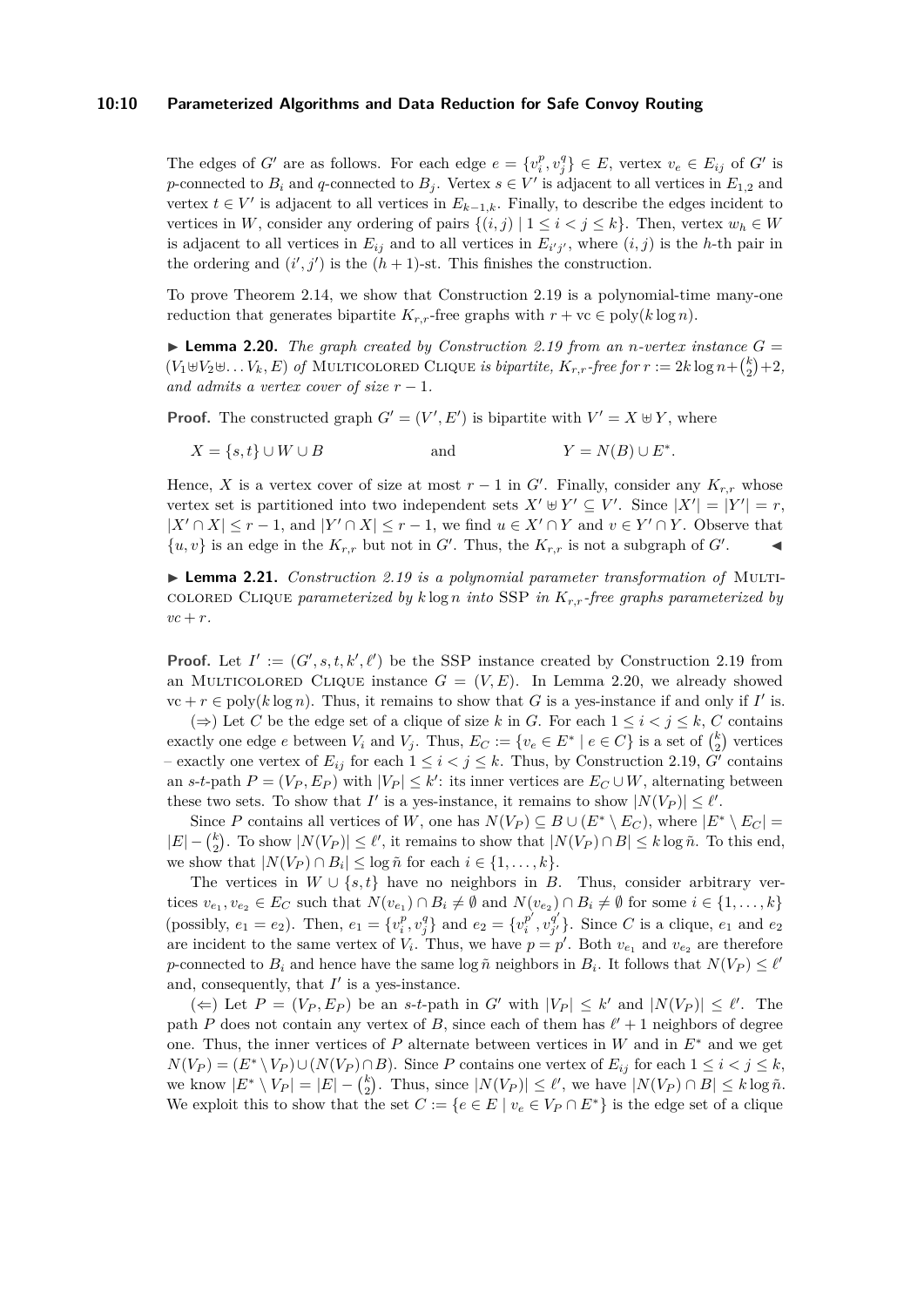in *G*. To this end, it is enough to show that, for each  $i \in \{1, \ldots, k\}$ , any two edges  $e_1, e_2 \in C$ with  $e_1 \cap V_i \neq \emptyset$  and  $e_2 \cap V_i \neq \emptyset$  have the same endpoint in  $V_i$ : then *C* is a set of  $\binom{k}{2}$  edges on *k* vertices and thus forms a *k*-clique.

For each  $1 \leq i \leq j \leq k$ , *P* contains exactly one vertex  $v \in E_{ij}$ , which has exactly  $\log \tilde{n}$  neighbors in each of  $B_i$  and  $B_j$ . Thus, from  $|N(V_P) \cap B| \leq k \log \tilde{n}$  follows  $|N(V_P) \cap B_i|$ log  $\tilde{n}$  for each  $i \in \{1, \ldots, k\}$ . It follows that, if two vertices  $v_{e_1}$  and  $v_{e_2}$  on P both have neighbors in  $B_i$ , then both are *p*-connected to  $B_i$  for some *p*, which means that the edges  $e_1$ and  $e_2$  of *G* share endpoint  $v_i^p$ .

We conclude that *C* is the edge set of a clique of size  $k$  in  $G$ . Hence,  $G$  is a yes-instance.

To prove Theorem [2.14,](#page-7-1) it is now a matter of putting together Lemma [2.21](#page-9-1) and the fact that Multicolored Clique parameterized by *k* log *n* is WK[1]-complete.

**Proof of Theorem [2.14.](#page-7-1)** By Lemma [2.21,](#page-9-1) Construction [2.19](#page-8-1) is a polynomial parameter transformation from Multicolored Clique parameterized by *k* log *n* to SSP parameterized by  $vc + r$  in  $K_{r,r}$ -free graphs.

Multicolored Clique parameterized by *k* log *n* is known to be WK[1]-complete [\[31\]](#page-17-14) and hence, does not admit a polynomial-size problem kernel unless coNP ⊆ NP*/*poly. From the polynomial parameter transformation in Construction [2.19,](#page-8-1) it thus follows that SSP is  $WK[1]$ -hard parameterized by  $vc + r$  and does not admit a polynomial-size problem kernel unless coNP  $\subseteq$  NP/poly.

# <span id="page-10-1"></span>**3 Tree-like graphs**

In this section, we present results for SSP in tree-like graphs. Such graphs naturally arise as waterways: when ignoring the few man-made canals, the remaining, natural waterways usually form a forest [\[23\]](#page-17-0).

Moreover, graphs of small *treewidth* (formally defined in Section [3.1\)](#page-10-0) are interesting since, as described in Section [2.1,](#page-4-0) graphs with constant crossing number have treewidth at most  $\sqrt{q}$  for many graph parameters *q*. Thus, one can derive subexponential-time algorithms for these parameters from single-exponential algorithms for treewidth, like we did in Section [2.1.](#page-4-0)

First, in Section [3.1,](#page-10-0) we describe an algorithm that efficiently solves SSP on graphs of small treewidth. Second, in Section [3.2,](#page-14-0) we show that SSP allows for no problem kernel with size polynomial in the treewidth of the input graph. Third, in Section [3.3,](#page-15-0) we complement this negative result by a problem kernel with size polynomial in the feedback edge number of the input graph.

# <span id="page-10-0"></span>**3.1 Fixed-parameter algorithm for graphs with small treewidth**

In this section, we sketch a  $2^{O(tw)} \cdot \ell^2 \cdot n$ -time algorithm for SSP in graphs of treewidth tw, which will also conclude the proof of the  $2^{O(\sqrt{n})}$ -time algorithm for SSP in graphs with constant crossing number (Theorem [2.1\)](#page-4-2). Before describing the algorithm, we formally introduce the treewidth concept.

<span id="page-10-2"></span>**► Definition 3.1** (tree decomposition, treewidth). A *tree decomposition*  $\mathbb{T} = (T, \beta)$  of a graph  $G = (V, E)$  consists of a tree *T* and a function  $\beta: V(T) \to 2^V$  that associates each *node x* of the tree *T* with a subset  $B_x := \beta(x) \subseteq V$ , called a *bag*, such that

**i**) for each vertex  $v \in V$ , there is a node *x* of *T* with  $v \in B_x$ ,

<span id="page-10-3"></span>ii) for each edge  $\{u, v\}$  ∈ *E*, there is a node *x* of *T* with  $\{u, v\}$  ⊆ *B<sub>x</sub>*,

<span id="page-10-4"></span>**iii)** for each  $v \in V$  the nodes *x* with  $v \in B_x$  induce a subtree of *T*.

The *width* of  $\mathbb T$  is  $w(\mathbb T) := \max_{x \in V(T)} |B_x| - 1$ . The *treewidth* of *G* is  $\text{tw}(G) := \min\{w(\mathbb T) \mid$ T is a tree decomposition of *G*}.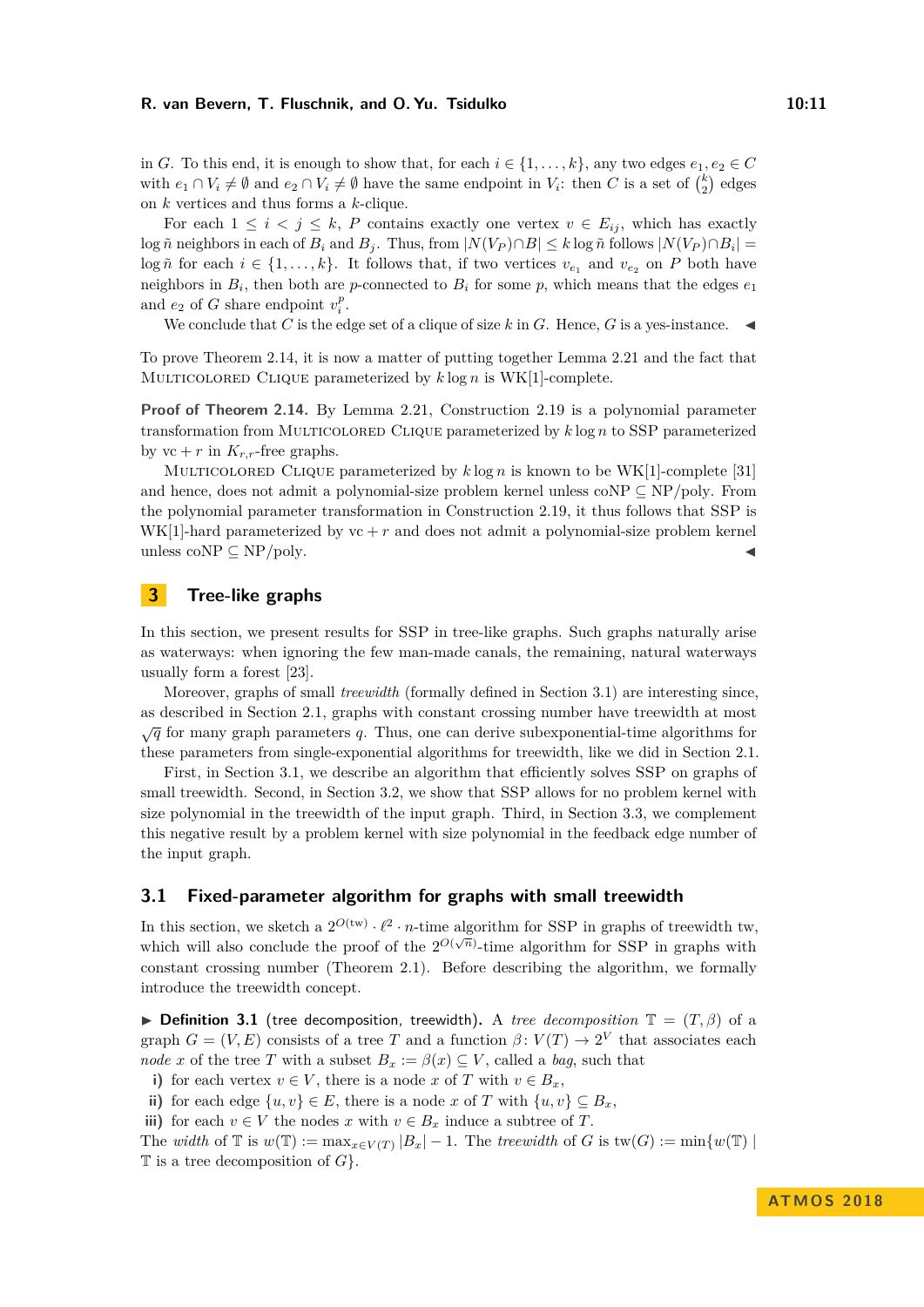#### **10:12 Parameterized Algorithms and Data Reduction for Safe Convoy Routing**

<span id="page-11-0"></span>**Theorem 3.2.** SHORT SECLUDED PATH *is solvable in*  $2^{O(tw)} \cdot \ell^2 \cdot n$  *time in graphs of treewidth tw.*

Bodlaender et al. [\[8\]](#page-16-14) proved that a tree decomposition of width  $O(tw(G))$  of a graph *G* is computable in  $2^{O(tw)} \cdot n$ -time. Applying the following Proposition [3.3](#page-11-1) to such a tree decomposition yields Theorem [3.2:](#page-11-0)

<span id="page-11-1"></span>**• Proposition 3.3** (\*). VERTEX-WEIGHTED SHORT SECLUDED PATH *is solvable in*  $n \cdot \ell^2$ .  $tw^{O(1)} \cdot (2 + 12 \cdot 2^{\omega})^{tw}$  *time when a tree decomposition of width tw is given, where*  $\omega < 2.2373$ *is the matrix multiplication exponent.*

To prove Theorem [3.2,](#page-11-0) it thus remains to prove Proposition [3.3.](#page-11-1) Note that Proposition [3.3](#page-11-1) actually solves the weighted problem VW-SSP (Problem [2.6\)](#page-5-3), where the term  $\ell^2$  is only pseudo-polynomial for VW-SSP. It is a true polynomial for SSP since we can assume  $\ell \leq n$ .

# **3.1.1 Assumptions on the tree decomposition**

Our algorithm will work on simplified tree decompositions, which can be obtained from a classical tree decomposition of width tw in  $n \cdot \text{tw}^{O(1)}$  time without increasing its width [\[6\]](#page-16-15).

▶ **Definition 3.4** (nice tree decomposition). A *nice tree decomposition* T is a tree decomposition with one special bag *r* called *the root* and in which each bag is of one of the following types.

**Leaf node:** a leaf *x* of  $\mathbb{T}$  with  $B_x = \emptyset$ .

**Introduce vertex node:** an internal node *x* of T with one child *y* such that  $B_x = B_y \cup \{v\}$ for some vertex  $v \notin B_y$ . This node is said to *introduce vertex*  $v$ .

**Introduce edge node:** an internal node *x* of  $\mathbb{T}$  labeled with an edge  $\{u, v\} \in E$  and with one child *y* such that  $\{u, v\} \subseteq B_x = B_y$ . This node is said to *introduce edge*  $\{u, v\}$ .

**Forget node:** an internal node *x* of  $\mathbb{T}$  with one child *y* such that  $B_x = B_y \setminus \{v\}$  for some node  $v \in B_u$ . This node is said to *forget v*.

**Join node:** an internal node *x* of  $\mathbb{T}$  with two children *y* and *z* such that  $B_x = B_y = B_z$ .

We additionally require that each edge is introduced at most once and make the following, problem specific assumptions on tree decompositions.

<span id="page-11-2"></span>▶ Assumption 3.5. When solving VW-SSP, we will assume that the source *s* and destination *t* of the sought path are contained in all bags of the tree decomposition and that the root bag contains only *s* and *t*. This ensures that

 $\equiv$  every bag contains vertices of the sought solution, and that

*s* and *t* are never forgotten nor introduced.

Such a tree decomposition can be obtained from a nice tree decomposition by rooting it at a leaf (an empty bag) and adding *s* and *t* to all bags. This will increase the width of the tree decomposition by at most two.

Our algorithm will be based on computing partial solutions for subgraphs induced by a node of a tree decomposition by means of combining partial solutions for the subgraphs induced by its children. Formally, these subgraphs are the following.

 $\triangleright$  **Definition 3.6** (subgraphs induced by a tree decomposition). Let  $G = (V, E)$  be a graph and  $\mathbb T$  be a nice tree decomposition for *G* with root *r*. Then, for any node  $x$  of  $\mathbb T$ ,

 $V_x := \{v \in V \mid v \in B_y \text{ for a descendant } y \text{ of } x\},\$ 

 $G_x := (V_x, E_x)$ , where  $E_x = \{e \in E \mid e \text{ is introduced in a descendant of } x\}.$ 

Herein, we consider each node  $x$  of  $\mathbb T$  to be a descendent of itself.

Having defined subgraphs induced by subtrees, we can define partial solutions in them.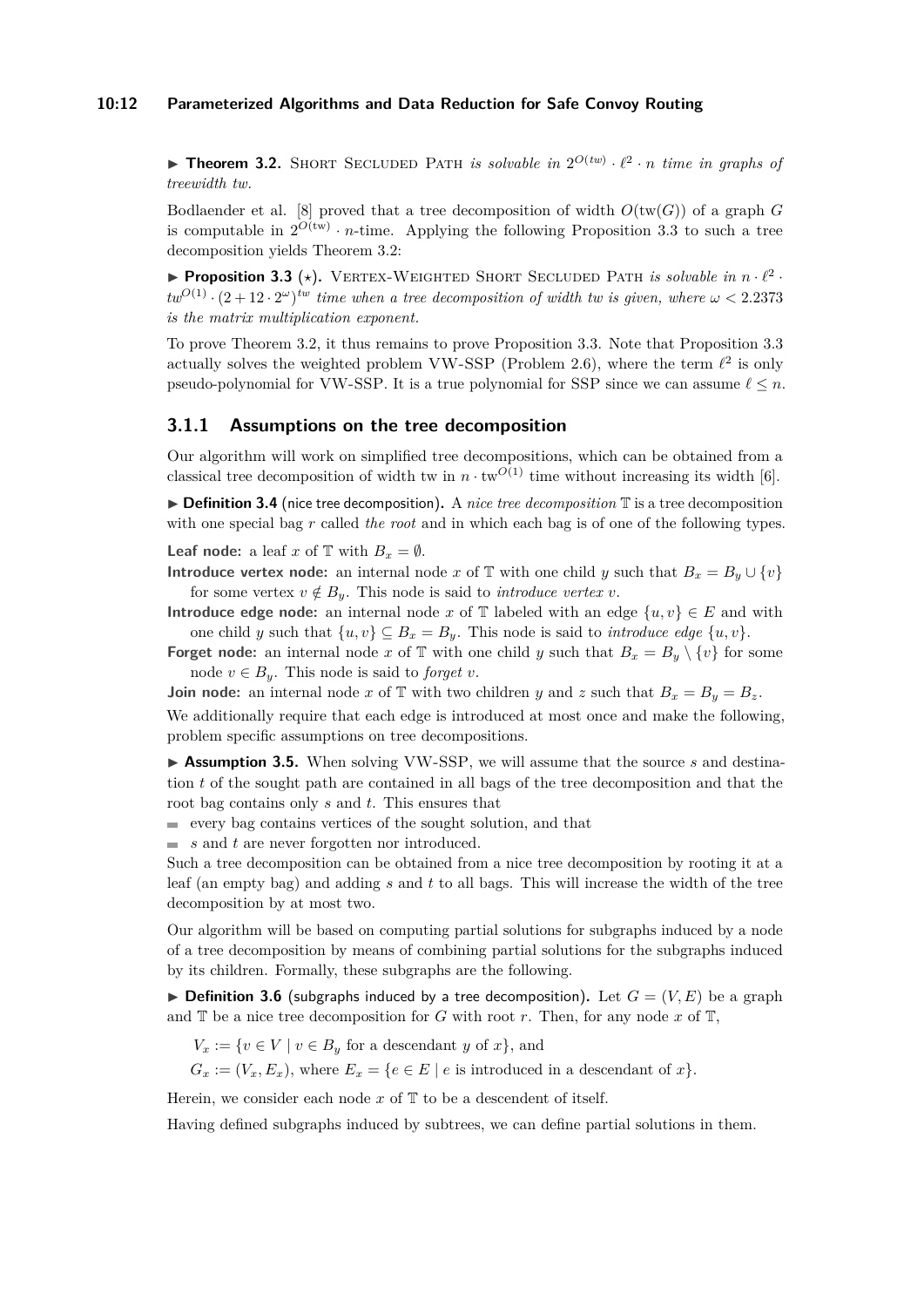

**Figure 3.1** Illustration of a partial solution: the (blue) thick edges are an overall solution, where the darker edges are the part of the solution in  $G_x$ . The (red) dashed edges are forbidden to exist.

# **3.1.2 Partial solutions**

Assume that we have a solution path *P* to VW-SSP. Then, the part of *P* in  $G_x$  is a collection  $P$  of paths (some might consist of a single vertex). When computing a partial solution for a parent *y* of *x*, we ideally want to check which partial solutions for *x* can be continued to partial solutions for *y*. However, we cannot try all possible partial solutions for  $G_x$  – there might be too many. Moreover, this is not necessary: by Definition [3.1\(](#page-10-2)[ii\)](#page-10-3)–[\(iii\)](#page-10-4), vertices in bag  $B_y$  cannot be vertices of and cannot have edges to vertices of  $V_x \setminus B_x$ . Thus, it is enough to know the states of vertices in bag  $B_x$  in order to know which partial solutions of *x* can be continued to *y*. The state of such vertices is characterized by

- $\mathcal{L}_{\mathcal{A}}$ which vertices of  $B_x$  are end points of paths in  $P$ , inner vertices of paths in  $P$ , or paths of zero length in  $P$ ,
- which vertices of  $B_x$  are allowed to be neighbors of the solution path  $P$ , ÷
- how many neighbors the solution path  $P$  is allowed to have in  $G_x$ , and
- which vertices of  $B_x$  belong to the same path of  $\mathcal{P}$ .

<span id="page-12-0"></span>**Definition 3.7** (partial solution). Let  $(G, s, t, k, \ell, \kappa, \lambda)$  be an instance of VW-SSP. For a set  $P$  of paths in  $G$  and a set  $N$  of vertices in  $G$ , let

$$
\Lambda(\mathcal{P},N):=\sum_{P\in\mathcal{P}}\sum_{v\in N(V(P))}\lambda(v)+\sum_{v\in N}\lambda(v)\qquad \text{ and }\qquad K(\mathcal{P}):=\sum_{P\in\mathcal{P}}\sum_{v\in V(P)}\kappa(v).
$$

Moreover, let  $\mathbb{T}$  be a tree decomposition for *G*, *x* be a node of  $\mathbb{T}$ ,  $D_z \oplus D_e \oplus D_i \oplus N \subseteq B_x$ such that  $\{s, t\} \subseteq D_z \cup D_e$ , *p* be a partition of  $D := D_z \cup D_e \cup D_i$ , and  $l \leq \ell$ .

Then, we call  $(D_z, D_e, D_i, N, l)$  a *pre-signature* and  $S = (D_z, D_e, D_i, N, l, p)$  a *solution signature* at *x*. A set  $P$  of paths in  $G_x$  is a *partial solution* of *cost*  $K(P)$  for *S* if

- **i)**  $D_z$  are exactly the vertices of zero-length paths  $P \in \mathcal{P}$ ,
- **ii)**  $D_e$  are exactly the end points of non-zero-length paths  $P \in \mathcal{P}$ ,
- **iii)** *D*<sub>i</sub> are exactly those vertices in  $B_x$  that are inner vertices of paths  $P \in \mathcal{P}$ ,
- *iv*) for each path  $P \in \mathcal{P}$ ,  $N(V(P)) \cap B_x \subseteq N$ ,
- **v**)  $\Lambda(\mathcal{P}, N) \leq l$ , and
- **vi)** P consists of exactly |p| paths such that each two vertices  $u, v \in D$  belong to the same path of  $P$  if and only if they are in the same set of the partition  $p$ .

For a solution signature *S* at a node *x*, we denote

 $\mathcal{E}_x(S) := \{ \mathcal{P} \mid \mathcal{P} \text{ is a partial solution for } S \},$  $\min K_x(S) := \min \{ K(\mathcal{P}) \mid \mathcal{P} \in \mathcal{E}_x(S) \}.$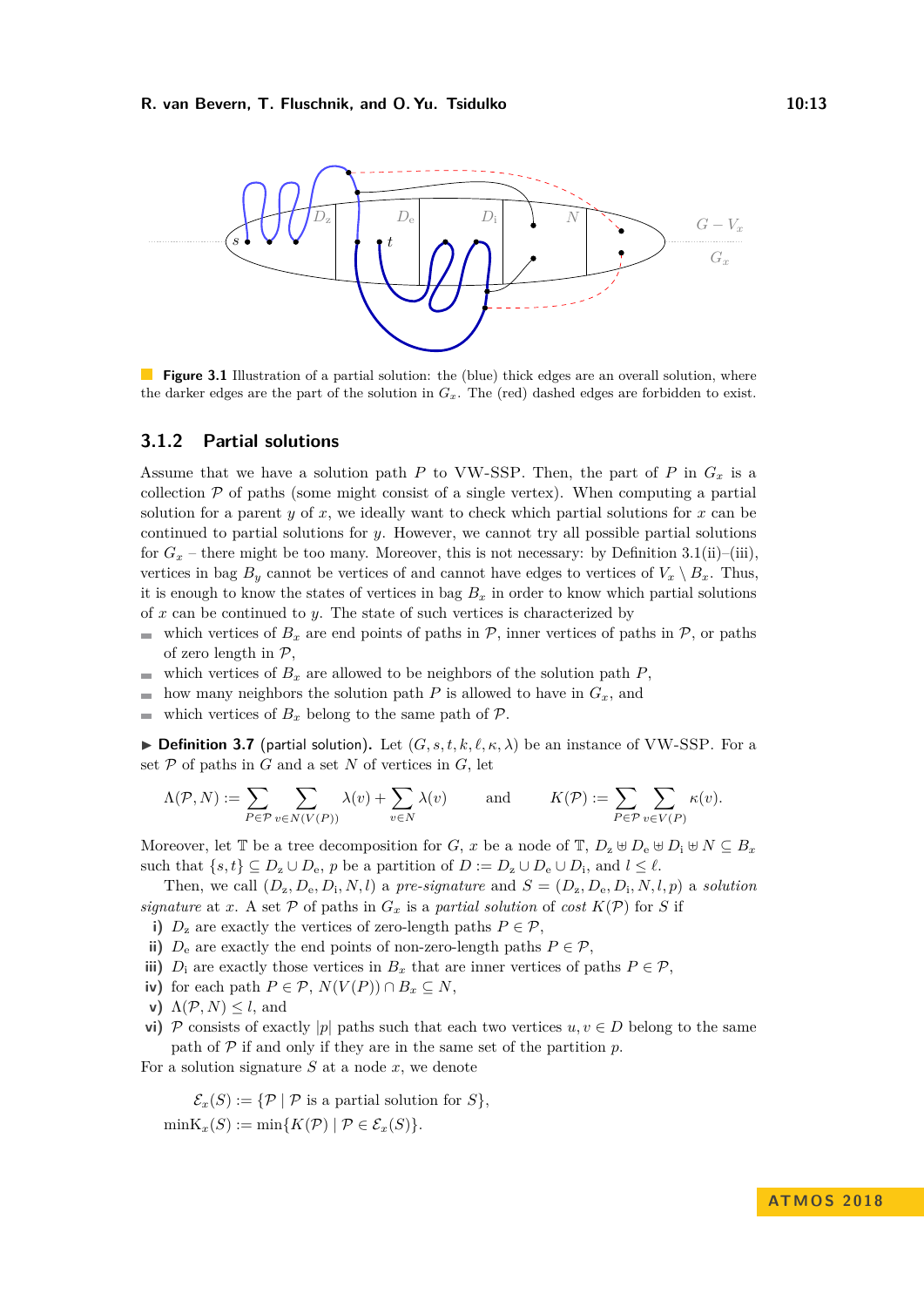Because of Assumption [3.5,](#page-11-2) our input instance to VW-SSP is a yes-instance if and only if

<span id="page-13-0"></span>
$$
\min \mathcal{K}_r(\emptyset, \{s, t\}, \emptyset, \emptyset, \ell, \{\{s, t\}\}) \le k. \tag{3.1}
$$

Therefore, our aim is computing this cost. The naive dynamic programming approach is: compute  $\min K_x(S)$  for each solution signature *S* and each leaf node *x*,

compute  $\text{minK}_{x}(S)$  for each solution signature *S* and each inner node *x* under the assumptions that  $\min{\textbf{K}_y(S')}$  has already been computed for all solution signatures *S'* at children *y* of *x*.

However, this approach is not suitable to prove Proposition [3.3,](#page-11-1) since the number of possible solution signatures is too large: the number of different partitions *p* of tw vertices is the tw-th Bell number, whose best known upper bound is  $O(tw^{tw}/\log tw)$ .

# **3.1.3 Reducing the number of partitions**

To reduce the number of needed partitions, we use an approach developed by Bodlaender et al. [\[6\]](#page-16-15), which also proved its effectivity in experiments [\[18\]](#page-16-16). We will replace the task of computing [\(3.1\)](#page-13-0) for all possibly partitions by computing only sets of *weighted partitions* containing the needed information.

 $\triangleright$  **Definition 3.8** (sets of weighted partitions). Let  $\Pi(U)$  be the set of all partitions of U. A *set of weighted partitions* is a set  $A \subseteq \Pi(U) \times \mathbb{N}$ . For a *weighted partition*  $(p, w) \in \mathcal{A}$ , we call *w* its *weight*.

Using sets of weighted partitions, we can reformulate our task of computing  $\min K_x(S)$ for all bags  $B_x$  and all solution signatures *S* as follows. Consider a pre-signature  $S =$  $(D_z, D_i, D_e, N, l)$  for a node *x* of a tree decomposition. Then, for each  $p \in \Pi(D_z \cup D_i \cup D_e)$ ,  $(S, p)$  is a solution signature. Thus, we can consider

<span id="page-13-1"></span>
$$
\mathcal{A}_x(S) := \left\{ \left( p, \min_{\mathcal{P} \in \mathcal{E}_x(S, p)} K(\mathcal{P}) \right) \middle| p \in \Pi(D_z \cup D_i \cup D_e) \land \mathcal{E}_x(S, p) \neq \emptyset \right\}.
$$
\n(3.2)

Now, our problem of verifying [\(3.1\)](#page-13-0) at the root node *r* of a tree decomposition is equivalent to checking whether  $\mathcal{A}_r(\emptyset, \{s, t\}, \emptyset, \emptyset, \ell)$  contains a partition  $\{\{s, t\}\}\$  of weight at most k. Thus we can, in a classical dynamic programming manner

compute  $\mathcal{A}_x(S)$  for each pre-signature *S* and each leaf node *x*,

 $\equiv$ compute  $A_x(S)$  for each pre-signature *S* and each inner node *x* under the assumption that  $\mathcal{A}_y(S')$  has already been computed for all pre-signatures  $S'$  at children *y* of *x*.

Yet we will not work with the full sets  $A_x(S)$  but with "representative" subsets of size  $2^{O(tw)}$ . Since the number of pre-signatures is  $2^{O(tw)} \cdot \ell$ , this will allow us to prove Proposition [3.3.](#page-11-1)

In order to describe the intuition behind representative sets of weighted partitions, we need some notation.

**Definition 3.9** (partition lattice). The set  $\Pi(U)$  is semi-ordered by the coarsening relation  $\sqsubseteq$ , where  $p \sqsubseteq q$  if every set of p is included in some set of q. We also say that q is *coarser* than p and that *p* is *finer* than *q*.

For two partitions  $p, q \in \Pi(U)$ , by  $p \sqcup q$  we denote the (unique) finest partition that is coarser than both *p* and *q*.

To get an intuition for the  $p \sqcup q$  operation, recall from Definition [3.7](#page-12-0) that we will use a partition *p* to represent connected components of partial solutions: two vertices are connected if and only if they are in the same set of *p*. In these terms, if  $p \in \Pi(U)$  are the vertex sets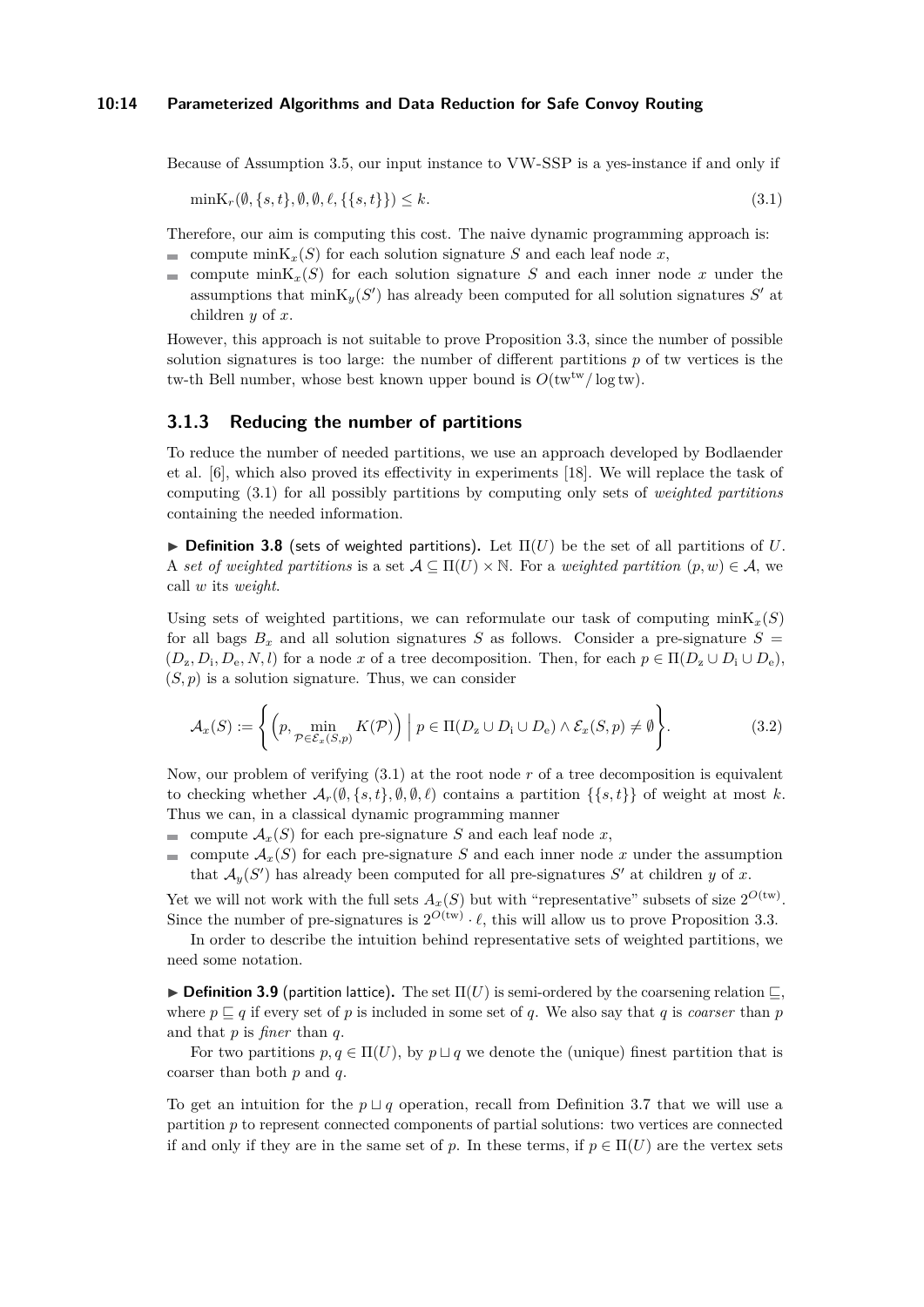of the connected components of a graph  $(U, E)$  and  $q \in \Pi(U)$  are the vertex sets of the connected components of a graph  $(U, E')$ , then  $p \sqcup q$  are the vertex sets of the connected components of the graph  $(U, E \cup E')$ .

Now, assume that there is a solution *P* to VW-SSP in a graph *G* and consider an arbitrary node *x* of a tree decomposition. Then, the subpaths  $P$  of  $P$  that lie in  $G_x$  are a partial solution for some solution signature  $(D_z, D_e, D_i, N, l, p)$  at *x*. The partition *p* of  $D := D_z \cup D_e \cup D_i$  consists of the sets of vertices of *D* that are connected by paths in  $P$ . Since, in the overall solution  $P$ , the vertices in  $D$  are all connected, the vertices of  $D$ are connected in  $G \setminus E_x$  according to a partition *q* of *D* such that  $p \sqcup q = \{D\}$ . Now, if in *P*, we replace the subpaths  $P$  by any other partial solution  $P'$  to a solution signature  $(D_z, D_e, D_i, N, l, p')$  such that  $K(\mathcal{P}') \leq K(\mathcal{P})$  and  $p' \sqcup q = \{D\}$ , then we obtain a solution  $P'$ for *G* with at most the cost of *P*. Thus, one of the two weighted partitions  $(p, K(p))$ and  $(p', K(p'))$  in  $\mathcal{A}_x(D_z, D_e, D_i, N, l)$  is redundant.

This concept of redundancy can be formalized as *representative sets* and representative sets of size  $2^{O(tw)}$  can be efficiently computed using results of Bodlaender et al. [\[6\]](#page-16-15). To prove Proposition [3.3,](#page-11-1) it is enough to derive a recurrence relation for [\(3.2\)](#page-13-1) that plays well together with the framework of Bodlaender et al. [\[6\]](#page-16-15).

#### <span id="page-14-0"></span>**3.2 Hardness of kernelization for graphs of small treewidth**

In the previous section, we have seen that SSP is efficiently solvable in tree-like graphs, namely, in graphs of small treewidth. We can complement this result as follows.

<span id="page-14-1"></span> $\triangleright$  **Theorem 3.10** ( $\star$ ). SHORT SECLUDED PATH *has no problem kernel with size polynomial in*  $tw + k + \ell$ , even on planar graphs with maximum degree six, where tw is the treewidth, *unless coNP*  $\subseteq$  *NP*/*poly and the polynomial-time hierarchy collapses to the third level.* 

To prove Theorem [3.10,](#page-14-1) we use a special kind of reduction called *cross composition* [\[9\]](#page-16-8).

I **Definition 3.11** (cross composition)**.** A *polynomial equivalence relation* ∼ is an equivalence relation over  $\Sigma^*$  such that

- there is an algorithm that decides  $x \sim y$  in polynomial time for any two instances  $x, y \in \Sigma^*$ , and such that
- the number of equivalence classes of  $\sim$  over any *finite* set  $S \subseteq \Sigma^*$  is polynomial in  $\mathbf{r}$  $\max_{x \in S} |x|$ .

A language  $K \subseteq \Sigma^*$  cross-composes into a parameterized language  $L \subseteq \Sigma^* \times \mathbb{N}$  if there is a polynomial-time algorithm, called *cross composition*, that, given a sequence  $x_1, \ldots, x_p$ of *p* instances that are equivalent under some polynomial equivalence relation, outputs an instance  $(x^*, k)$  such that

*k* is bounded by a polynomial in  $\max_{i=1}^{p} |x_i| + \log p$  and

 $(x^*, k)$  ∈ *L* if and only if there is an  $i \in \{1, \ldots, p\}$  such that  $x_i \in K$ .

Cross compositions can be used to rule out problem kernels of polynomial size using the following result of Bodlaender et al. [\[9\]](#page-16-8).

▶ Proposition 3.12 (Bodlaender et al. [\[9\]](#page-16-8)). *If a NP-hard language*  $K \subseteq \Sigma^*$  cross-composes *into the parameterized language*  $L \subseteq \Sigma^* \times \mathbb{N}$ , then there is no polynomial-size problem kernel *for L unless*  $coNP \subseteq NP/poly$  *and the polynomial-time hierarchy collapses to the third level.* 

Using a cross composition, Luckow and Fluschnik [\[37\]](#page-17-9) proved that SSP on planar graphs of maximum degree six does not admit a problem kernel with size polynomial in  $k + \ell$ . To prove Theorem [3.10,](#page-14-1) one can show that the graph created by their cross composition has treewidth at most  $3n + 3$ , where *n* is the number of vertices in each input instance to their cross composition.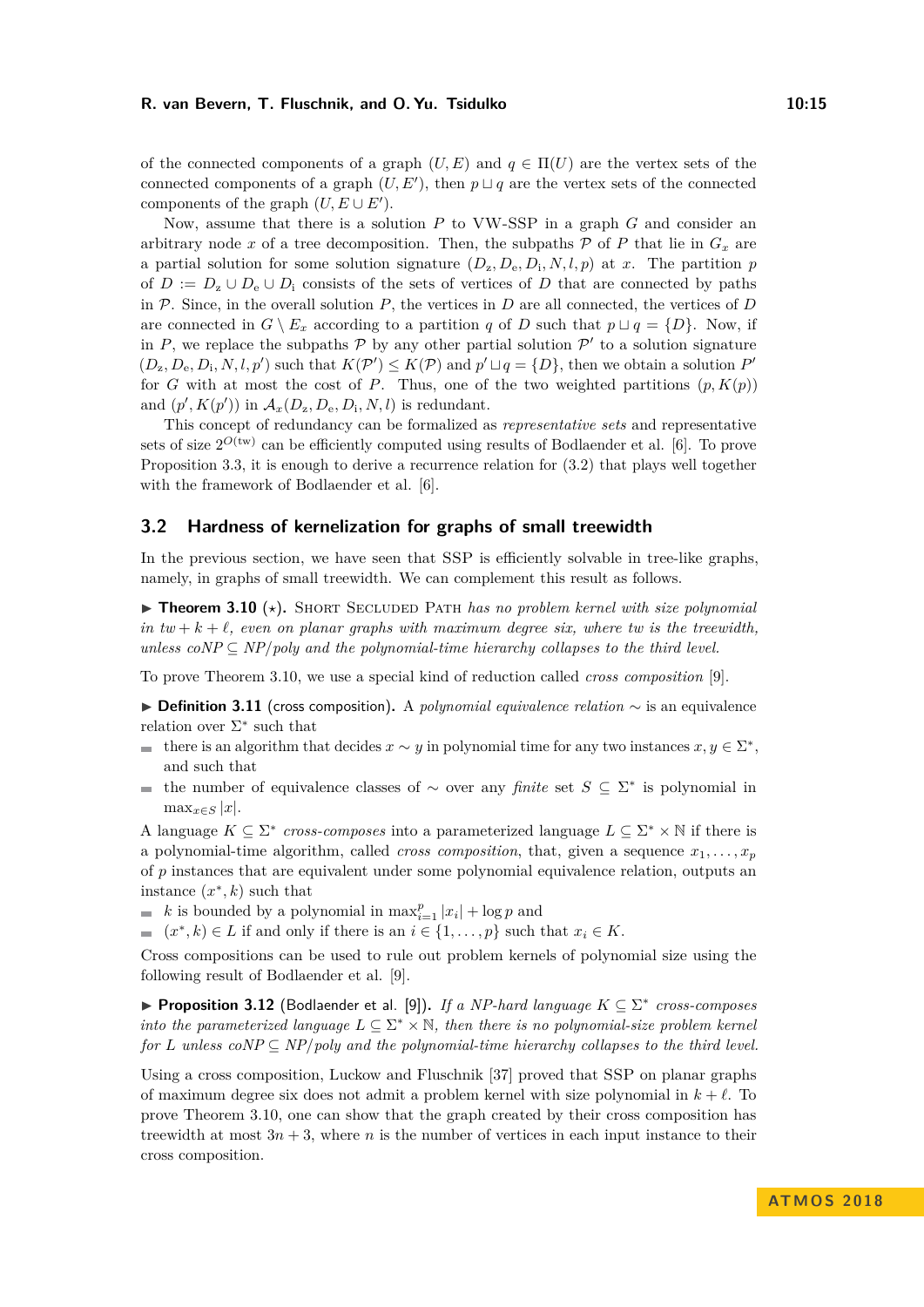# <span id="page-15-0"></span>**3.3 Effective data reduction for graphs with small feedback edge set**

In the previous section, we have seen that SSP has no problem kernel with size polynomial in the treewidth of the input graph. We can complement this result by proving a polynomial-size problem kernel for another parameter that measures the tree-likeness of a graph: the *feedback edge number* of a graph is the smallest number of edges one has to delete to obtain a forest. Formally, we can prove the following theorem.

<span id="page-15-2"></span> $\triangleright$  **Theorem 3.13** ( $\star$ ). SHORT SECLUDED PATH *has a problem kernel with size polynomial in the feedback edge number of the input graph.*

The outline of the proof of Theorem [3.13](#page-15-2) is similar that of the proof of Theorem [2.5:](#page-5-1) we first, in linear time, produce a weighted instance with  $O(\text{fes})$  vertices, then reduce the weights using Lemma [2.13,](#page-6-5) and finally transform the weighted instance back into an instance for SSP.

Towards the first step, we apply data reduction rules that reduce the number of degree-one vertices and the length of paths of degree-two vertices to *O*(fes). Because of Reduction Rule [1.4,](#page-3-0) the graph without the fes edges of a feedback edge set is a tree. Thus, its overall number of vertices and edges will be bounded by  $O(\text{fes})$ .

# **4 Conclusion**

Concluding, we point out that our algorithms for VW-SSP on graphs of bounded treewidth (Theorem [3.2\)](#page-11-0) can easily be generalized to a problem variant where also edges have a weight counting towards the path length, and so can our subexponential-time algorithms in planar graphs (Theorem [2.1\)](#page-4-2). Moreover, the technique of Bodlaender et al. [\[6\]](#page-16-15) that our algorithm is based on has experimentally been proven to be practically implementable [\[18\]](#page-16-16).

In contrast, we observed SSP to be a problem for which provably effective polynomialtime data reduction is rather hard to obtain (Theorems [2.14](#page-7-1) and [3.10\)](#page-14-1). Therefore, studying relaxed models of data reduction with performance guarantees like approximate [\[36,](#page-17-15) [19\]](#page-16-17) or randomized kernelization [\[35\]](#page-17-16) seems worthwhile.

Indeed, our few positive results on kernelization, that is, our problem kernels of size  $vc^{O(r)}$  in  $K_{r,r}$ -free graphs and of size fes<sup> $O(1)$ </sup> in graphs of feedback edge number fes for SSP (Theorems [2.5](#page-5-1) and [3.13\)](#page-15-2), for now, can be mainly seen as a proof of concept, since they employ the quite expensive weight reduction algorithm of Frank and Tardos [\[22\]](#page-17-13) and we have no "direct" way of reducing VW-SSP back to SSP. On the positive side, our solution algorithms also work for VW-SSP, so that reducing weights or reducing back to SSP may be unnecessary from a practical point of view.

#### **References**

- <span id="page-15-1"></span>**1** Hannah Bast, Daniel Delling, Andrew Goldberg, Matthias Müller-Hannemann, Thomas Pajor, Peter Sanders, Dorothea Wagner, and Renato F. Werneck. Route planning in transportation networks. In *Algorithm Engineering: Selected Results and Surveys*, volume 9220 of *Lecture Notes in Computer Science*, pages 19–80. Springer, 2016. [doi:10.1007/](http://dx.doi.org/10.1007/978-3-319-49487-6_2) [978-3-319-49487-6\\_2](http://dx.doi.org/10.1007/978-3-319-49487-6_2).
- <span id="page-15-3"></span>**2** René van Bevern, Till Fluschnik, George B. Mertzios, Hendrik Molter, Manuel Sorge, and Ondřej Suchý. The parameterized complexity of finding secluded solutions to some classical optimization problems on graphs. *Discrete Optimzation*, 2018. In press, available on arXiv:1606.09000v5. [doi:10.1016/j.disopt.2018.05.002](http://dx.doi.org/10.1016/j.disopt.2018.05.002).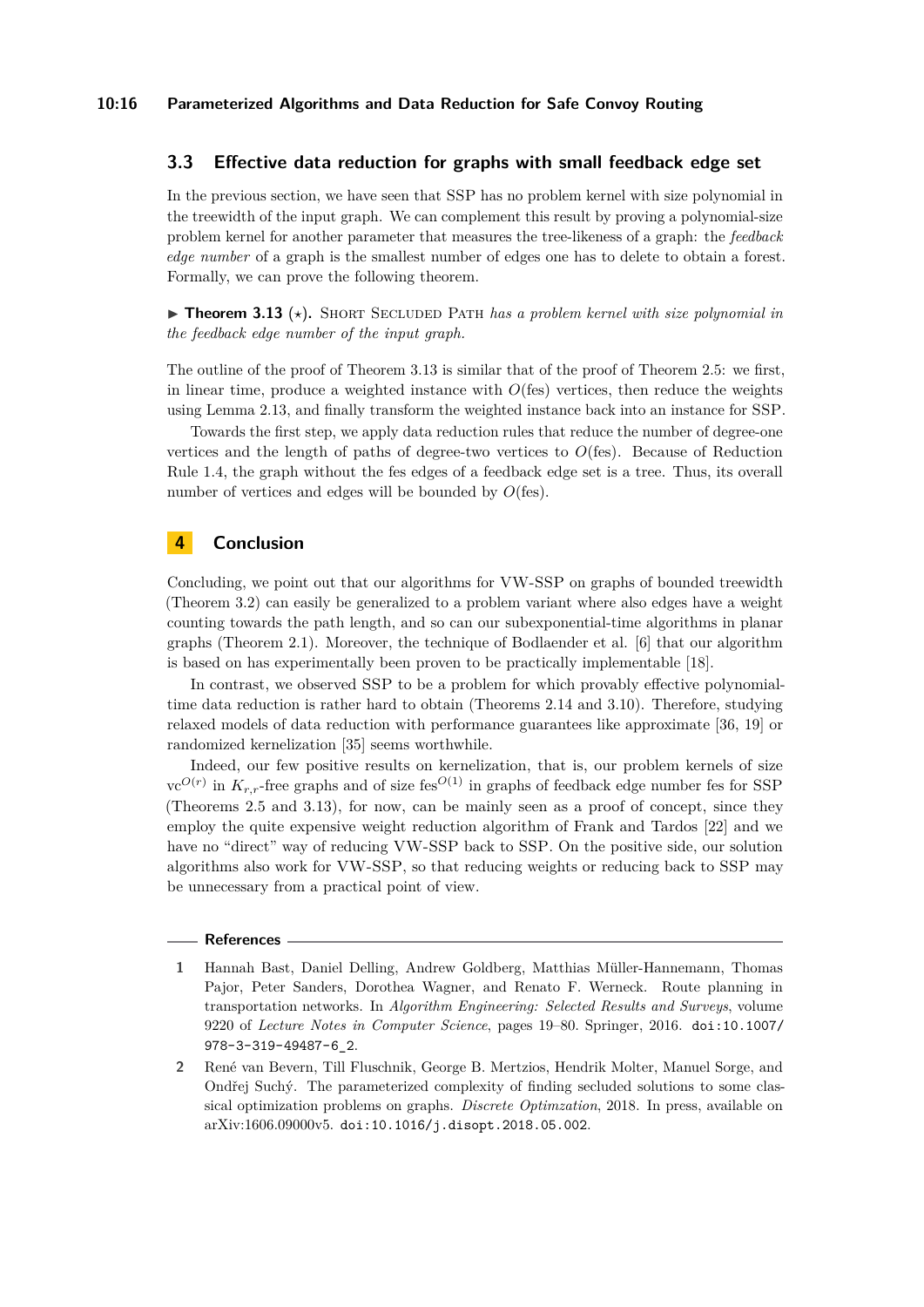- <span id="page-16-3"></span>**3** René van Bevern, Christian Komusiewicz, and Manuel Sorge. A parameterized approximation algorithm for the mixed and windy capacitated arc routing problem: Theory and experiments. *Networks*, 70(3):262–278, 2017. WARP 2 special issue. [doi:10.1002/net.21742](http://dx.doi.org/10.1002/net.21742).
- <span id="page-16-4"></span>**4** René van Bevern, Rolf Niedermeier, Manuel Sorge, and Mathias Weller. Complexity of arc routing problems. In *Arc Routing: Problems, Methods, and Applications*, volume 20 of *MOS-SIAM Series on Optimization*. SIAM, 2014. [doi:10.1137/1.9781611973679.ch2](http://dx.doi.org/10.1137/1.9781611973679.ch2).
- <span id="page-16-6"></span>**5** Hans-Joachim Böckenhauer, Juraj Hromkovič, Joachim Kneis, and Joachim Kupke. The parameterized approximability of TSP with deadlines. *Theory of Computing Systems*, 41(3):431–444, 2007. [doi:10.1007/s00224-007-1347-x](http://dx.doi.org/10.1007/s00224-007-1347-x).
- <span id="page-16-15"></span>**6** Hans L. Bodlaender, Marek Cygan, Stefan Kratsch, and Jesper Nederlof. Deterministic single exponential time algorithms for connectivity problems parameterized by treewidth. *Information and Computation*, 243:86–111, 2015. [doi:10.1016/j.ic.2014.12.008](http://dx.doi.org/10.1016/j.ic.2014.12.008).
- <span id="page-16-7"></span>**7** Hans L. Bodlaender, Rodney G. Downey, Michael R. Fellows, and Danny Hermelin. On problems without polynomial kernels. *Journal of Computer and System Sciences*, 75(8):423– 434, 2009. [doi:10.1016/j.jcss.2009.04.001](http://dx.doi.org/10.1016/j.jcss.2009.04.001).
- <span id="page-16-14"></span>**8** Hans L. Bodlaender, Pål Grønås Drange, Markus S. Dregi, Fedor V. Fomin, Daniel Lokshtanov, and MichałPilipczuk. A *c <sup>k</sup>n* 5-approximation algorithm for treewidth. *SIAM Journal on Computing*, 45(2):317–378, 2016. [doi:10.1137/130947374](http://dx.doi.org/10.1137/130947374).
- <span id="page-16-8"></span>**9** Hans L. Bodlaender, Bart M. P. Jansen, and Stefan Kratsch. Kernelization lower bounds by cross-composition. *SIAM Journal on Discrete Mathematics*, 28(1):277–305, 2014. [doi:](http://dx.doi.org/10.1137/120880240) [10.1137/120880240](http://dx.doi.org/10.1137/120880240).
- <span id="page-16-11"></span>**10** Drago Bokal, Gasper Fijavz, and Bojan Mohar. The minor crossing number. *SIAM Journal on Discrete Mathematics*, 20(2):344–356, 2006. [doi:10.1137/05062706X](http://dx.doi.org/10.1137/05062706X).
- <span id="page-16-9"></span>**11** Shiri Chechik, Matthew P. Johnson, Merav Parter, and David Peleg. Secluded connectivity problems. *Algorithmica*, 79(3):708–741, 2017. [doi:10.1007/s00453-016-0222-z](http://dx.doi.org/10.1007/s00453-016-0222-z).
- <span id="page-16-2"></span>**12** Marek Cygan, Fedor V. Fomin, Lukasz Kowalik, Daniel Lokshtanov, Dániel Marx, Marcin Pilipczuk, Michal Pilipczuk, and Saket Saurabh. *Parameterized Algorithms*. Springer, 2015. [doi:10.1007/978-3-319-21275-3](http://dx.doi.org/10.1007/978-3-319-21275-3).
- <span id="page-16-12"></span>**13** Erik D. Demaine and Mohammadtaghi Hajiaghayi. Linearity of grid minors in treewidth with applications through bidimensionality. *Combinatorica*, 28(1):19–36, 2008. [doi:10.](http://dx.doi.org/10.1007/s00493-008-2140-4) [1007/s00493-008-2140-4](http://dx.doi.org/10.1007/s00493-008-2140-4).
- <span id="page-16-10"></span>**14** Reinhard Diestel. *Graph Theory*, volume 173 of *Graduate Texts in Mathematics*. Springer, 4th edition, 2010. [doi:10.1007/978-3-662-53622-3](http://dx.doi.org/10.1007/978-3-662-53622-3).
- <span id="page-16-5"></span>**15** Frederic Dorn, Hannes Moser, Rolf Niedermeier, and Mathias Weller. Efficient algorithms for Eulerian Extension and Rural Postman. *SIAM Journal on Discrete Mathematics*, 27(1):75–94, 2013. [doi:10.1137/110834810](http://dx.doi.org/10.1137/110834810).
- <span id="page-16-0"></span>**16** Rod G. Downey and Michael R. Fellows. *Fundamentals of Parameterized Complexity*. Springer, 2013. [doi:10.1007/978-1-4471-5559-1](http://dx.doi.org/10.1007/978-1-4471-5559-1).
- <span id="page-16-13"></span>**17** Michael Etscheid, Stefan Kratsch, Matthias Mnich, and Heiko Röglin. Polynomial kernels for weighted problems. *Journal of Computer and System Sciences*, 84(Supplement C):1–10, 2017. [doi:10.1016/j.jcss.2016.06.004](http://dx.doi.org/10.1016/j.jcss.2016.06.004).
- <span id="page-16-16"></span>**18** Stefan Fafianie, Hans L. Bodlaender, and Jesper Nederlof. Speeding up dynamic programming with representative sets: An experimental evaluation of algorithms for steiner tree on tree decompositions. *Algorithmica*, 71(3):636–660, 2015. [doi:10.1007/](http://dx.doi.org/10.1007/s00453-014-9934-0) [s00453-014-9934-0](http://dx.doi.org/10.1007/s00453-014-9934-0).
- <span id="page-16-17"></span>**19** Michael R. Fellows, Ariel Kulik, Frances A. Rosamond, and Hadas Shachnai. Parameterized approximation via fidelity preserving transformations. *Journal of Computer and System Sciences*, 93:30–40, 2018. [doi:10.1016/j.jcss.2017.11.001](http://dx.doi.org/10.1016/j.jcss.2017.11.001).
- <span id="page-16-1"></span>**20** Jörg Flum and Martin Grohe. *Parameterized Complexity Theory*. Springer, 2006. [doi:](http://dx.doi.org/10.1007/3-540-29953-X) [10.1007/3-540-29953-X](http://dx.doi.org/10.1007/3-540-29953-X).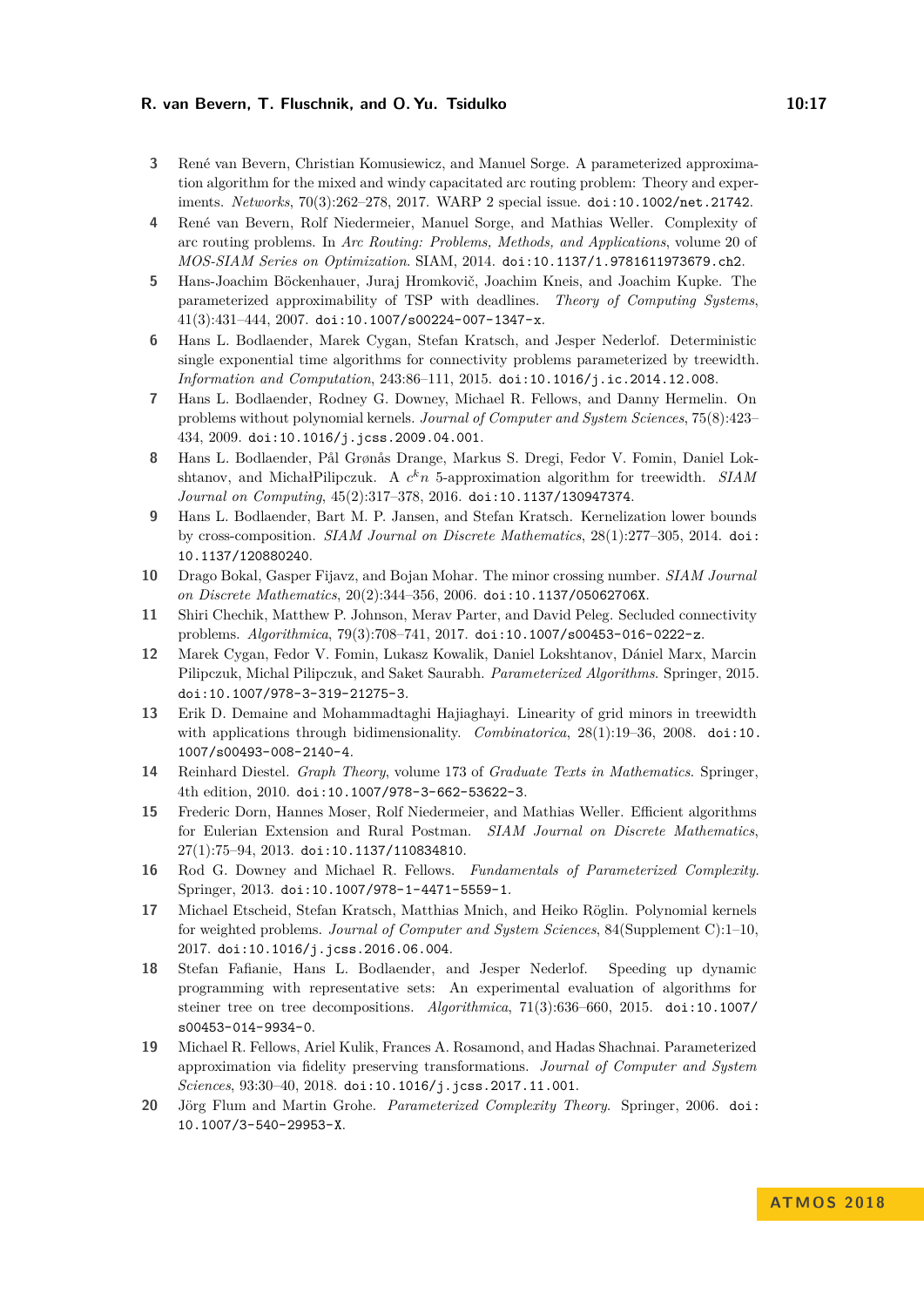## **10:18 Parameterized Algorithms and Data Reduction for Safe Convoy Routing**

- <span id="page-17-10"></span>**21** Fedor V. Fomin, Petr A. Golovach, Nikolay Karpov, and Alexander S. Kulikov. Parameterized complexity of secluded connectivity problems. *Theory of Computing Systems*,  $61(3):795-819, 2017.$  [doi:10.1007/s00224-016-9717-x](http://dx.doi.org/10.1007/s00224-016-9717-x).
- <span id="page-17-13"></span>**22** András Frank and Éva Tardos. An application of simultaneous diophantine approximation in combinatorial optimization. *Combinatorica*, 7(1):49–65, 1987. [doi:10.1007/](http://dx.doi.org/10.1007/BF02579200) [BF02579200](http://dx.doi.org/10.1007/BF02579200).
- <span id="page-17-0"></span>**23** Achille Giacometti. River networks. In *Complex Networks*, Encyclopedia of Life Support Systems (EOLSS), pages 155–180. EOLSS Publishers/UNESCO, 2010.
- <span id="page-17-11"></span>**24** Petr A. Golovach, Pinar Heggernes, Paloma T. Lima, and Pedro Montealegre. Finding connected secluded subgraphs. In *Proceedings of the 12th International Symposium on Parameterized and Exact Computation, IPEC 2017, September 6-8, 2017, Vienna, Austria*, volume 89 of *LIPIcs*, pages 18:1–18:13. Schloss Dagstuhl – Leibniz-Zentrum fuer Informatik, 2017. [doi:10.4230/LIPIcs.IPEC.2017.18](http://dx.doi.org/10.4230/LIPIcs.IPEC.2017.18).
- <span id="page-17-7"></span>**25** Jiong Guo and Rolf Niedermeier. Invitation to data reduction and problem kernelization. *ACM SIGACT News*, 38(1):31–45, 2007. [doi:10.1145/1233481.1233493](http://dx.doi.org/10.1145/1233481.1233493).
- <span id="page-17-5"></span>**26** G. Gutin and V. Patel. Parameterized traveling salesman problem: Beating the average. *SIAM Journal on Discrete Mathematics*, 30(1):220–238, 2016. [doi:10.1137/140980946](http://dx.doi.org/10.1137/140980946).
- <span id="page-17-4"></span>**27** Gregory Gutin, Mark Jones, and Bin Sheng. Parameterized complexity of the *k*-arc chinese postman problem. *Journal of Computer and System Sciences*, 84:107–119, 2017. [doi:](http://dx.doi.org/10.1016/j.jcss.2016.07.006) [10.1016/j.jcss.2016.07.006](http://dx.doi.org/10.1016/j.jcss.2016.07.006).
- <span id="page-17-2"></span>**28** Gregory Gutin, Mark Jones, and Magnus Wahlström. The mixed chinese postman problem parameterized by pathwidth and treedepth. *SIAM Journal on Discrete Mathematics*, 30(4):2177–2205, 2016. [doi:10.1137/15M1034337](http://dx.doi.org/10.1137/15M1034337).
- <span id="page-17-3"></span>**29** Gregory Gutin, Gabriele Muciaccia, and Anders Yeo. Parameterized complexity of *k*-Chinese Postman Problem. *Theoretical Computer Science*, 513:124–128, 2013. [doi:](http://dx.doi.org/10.1016/j.tcs.2013.10.012) [10.1016/j.tcs.2013.10.012](http://dx.doi.org/10.1016/j.tcs.2013.10.012).
- <span id="page-17-1"></span>**30** Gregory Gutin, Magnus Wahlström, and Anders Yeo. Rural Postman parameterized by the number of components of required edges. *Journal of Computer and System Sciences*, 83(1):121–131, 2017. [doi:10.1016/j.jcss.2016.06.001](http://dx.doi.org/10.1016/j.jcss.2016.06.001).
- <span id="page-17-14"></span>**31** Danny Hermelin, Stefan Kratsch, Karolina Sołtys, Magnus Wahlström, and Xi Wu. A completeness theory for polynomial (turing) kernelization. *Algorithmica*, 71(3):702–730, 2015. [doi:10.1007/s00453-014-9910-8](http://dx.doi.org/10.1007/s00453-014-9910-8).
- <span id="page-17-12"></span>**32** Russell Impagliazzo, Ramamohan Paturi, and Francis Zane. Which problems have strongly exponential complexity? *Journal of Computer and System Sciences*, 63(4):512–530, 2001. [doi:10.1006/jcss.2001.1774](http://dx.doi.org/10.1006/jcss.2001.1774).
- <span id="page-17-6"></span>**33** Philip N. Klein and Daniel Marx. A subexponential parameterized algorithm for Subset TSP on planar graphs. In *Proceedings of the 25th Annual ACM-SIAM Symposium on Discrete Algorithms (SODA'14)*, pages 1812–1830. Society for Industrial and Applied Mathematics, 2014. [doi:10.1137/1.9781611973402.131](http://dx.doi.org/10.1137/1.9781611973402.131).
- <span id="page-17-8"></span>**34** Stefan Kratsch. Recent developments in kernelization: A survey. *Bulletin of the EATCS*, 113, 2014. URL: <http://eatcs.org/beatcs/index.php/beatcs/article/view/285>.
- <span id="page-17-16"></span>**35** Stefan Kratsch and Magnus Wahlström. Compression via matroids: A randomized polynomial kernel for odd cycle transversal. *ACM Transactions on Algorithms*, 10(4):20:1–20:15, 2014. [doi:10.1145/2635810](http://dx.doi.org/10.1145/2635810).
- <span id="page-17-15"></span>**36** Daniel Lokshtanov, Fahad Panolan, M. S. Ramanujan, and Saket Saurabh. Lossy kernelization. In *Proceedings of the 49th Annual ACM SIGACT Symposium on Theory of Computing (STOC 2017)*, pages 224–237. ACM, 2017. [doi:10.1145/3055399.3055456](http://dx.doi.org/10.1145/3055399.3055456).
- <span id="page-17-9"></span>**37** Max-Jonathan Luckow and Till Fluschnik. On the computational complexity of lengthand neighborhood-constrained path problems. Available on arXiv:1808.02359, 2018.